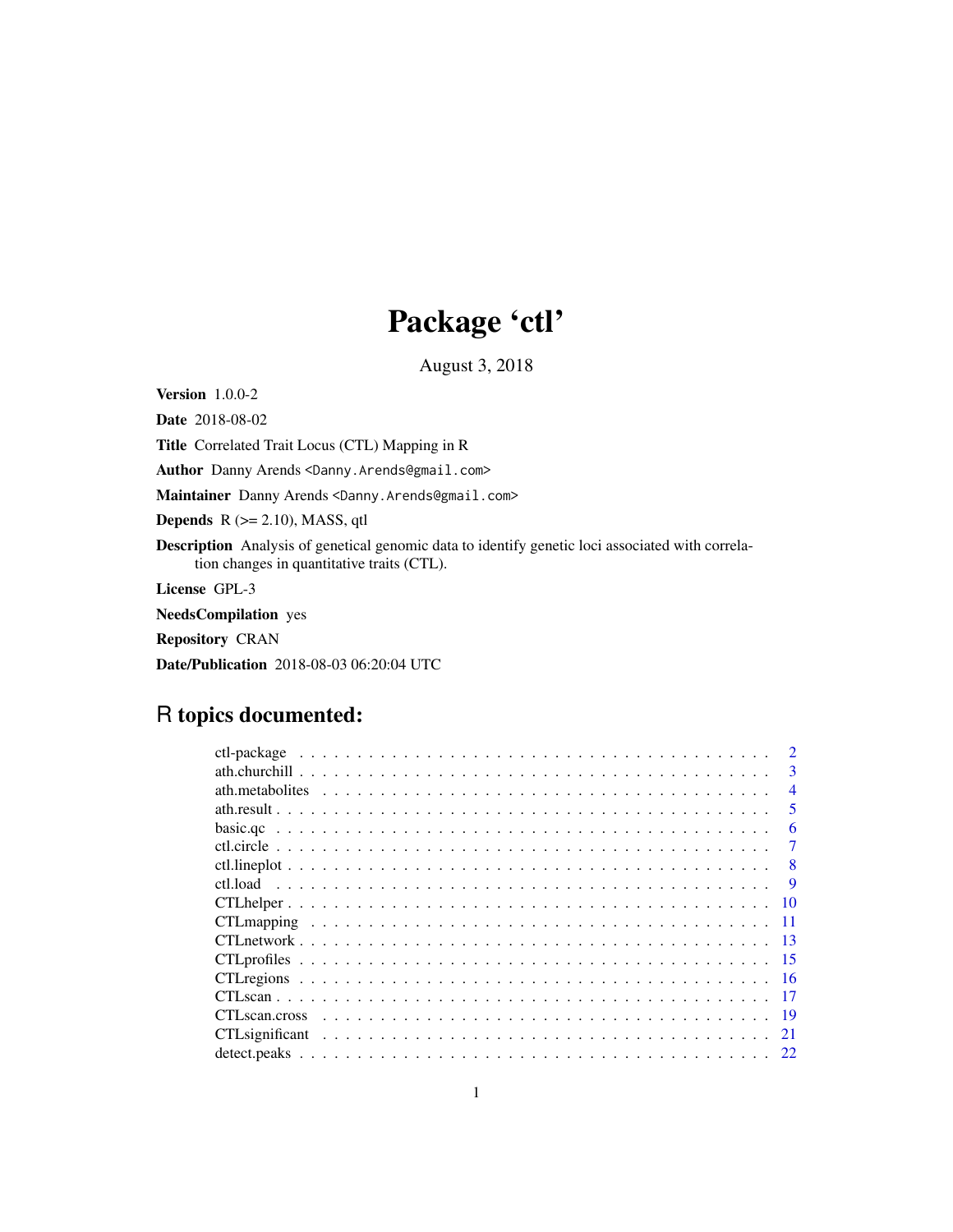## <span id="page-1-0"></span>2 ctl-package ctl-package

| Index | 40 |
|-------|----|

ctl-package *CTL - CTL mapping in experimental crosses*

#### Description

Analysis of experimental crosses to identify genetic markers associated with correlation changes in quantitative traits (CTL). The additional correlation information obtained can be combined with QTL information to perform de novo reconstruction of interaction networks.

For more background information about the method we refer to the methodology article published in XX (201X).

The R package is a basic iomplementation and it includes the following core functionality:

- [CTLscan](#page-16-1) Main function to scan for CTL.
- [CTLsignificant](#page-20-1) Significant interactions from a [CTLscan](#page-16-1).
- [CTLnetwork](#page-12-1) Create a CTL network from a [CTLscan](#page-16-1).
- [image.CTLobject](#page-23-1) Heatmap overview of a CTLscan.
- [plot.CTLscan](#page-26-1) Plot the CTL curve for a single trait.
- [ctl.circle](#page-6-1) Circle plot CTLs on single and multiple traits.
- [ctl.lineplot](#page-7-1) Line plot CTLs on single and multiple traits.
- [CTLprofiles](#page-14-1) Extract CTL interaction profiles.

For all these functions we also provide examples and demonstrations on real genetical genomics data. We thank all contributors for publishing their data online and will accept submissions of intrestion datasets, currently ctl provides:

- [ath.metabolites](#page-3-1) Metabolite expression data from Arabidopsis Thaliana
- [ath.churchill](#page-2-1) Metabolite expression data from Arabidopsis Thaliana
- [yeast.brem](#page-38-1) Gene expression data from Saccharomyces cerevisiae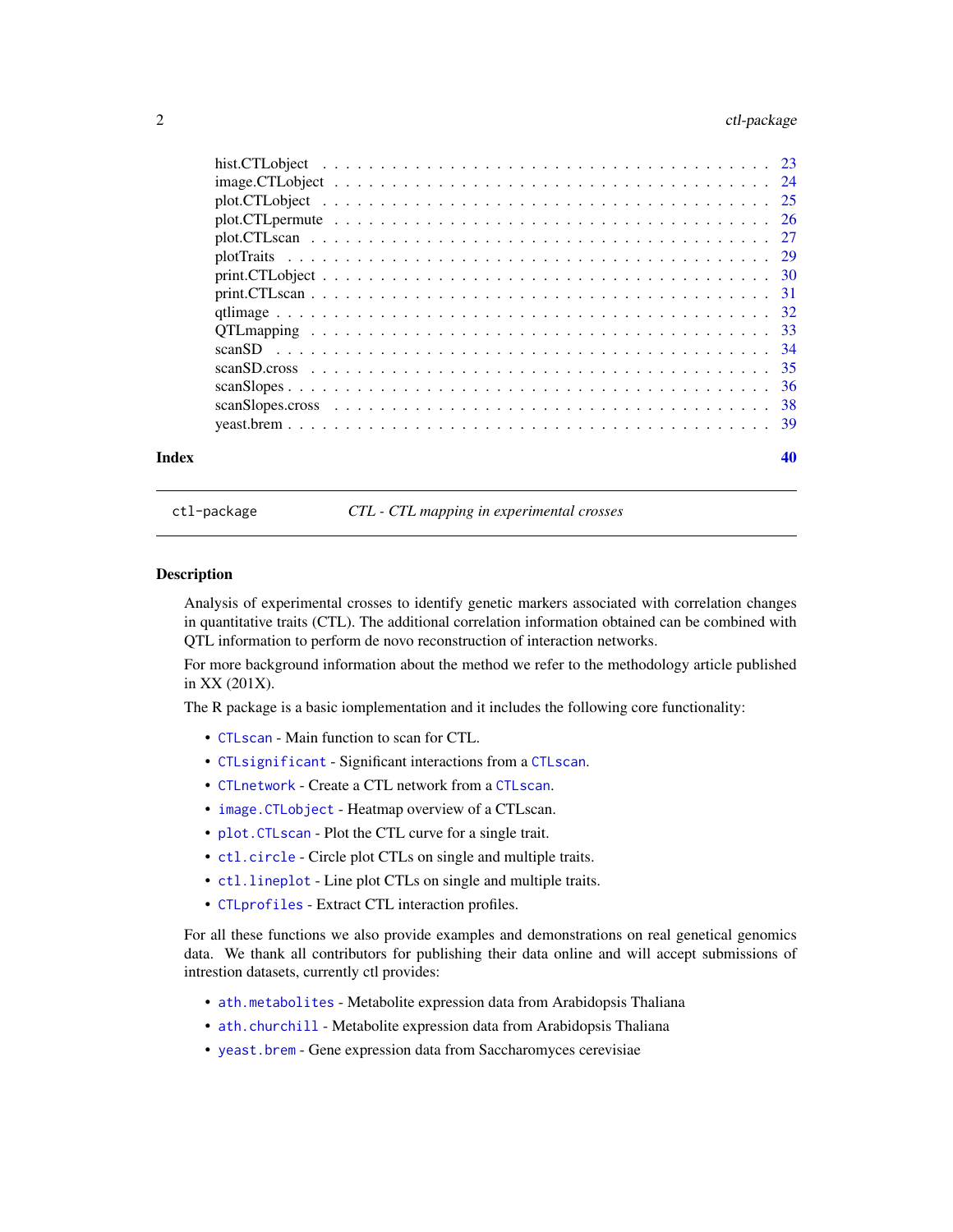#### <span id="page-2-0"></span>ath.churchill 3

#### Details

More detailed information and/or examples are given per function as needed. Some additional functionality:

- [basic.qc](#page-5-1) Some basic quality checks for phenotype and genotype data
- [CTLscan.cross](#page-18-1) Use an R/qtl cross object with [CTLscan](#page-16-1)

#### Author(s)

Danny Arends <Danny.Arends@gmail.com> Maintainer: Danny Arends <Danny.Arends@gmail.com> Contributions from: Bruno Tesson, Pjotr Prins and Ritsert C. Jansen

#### References

• TODO

#### See Also

- [CTLscan](#page-16-1) Scan for CTL
- [CTLscan.cross](#page-18-1) Use an R/qtl cross object with [CTLscan](#page-16-1)

<span id="page-2-1"></span>

| ath.churchill | Example metabolite expression data from Arabidopsis Thaliana on 9 |
|---------------|-------------------------------------------------------------------|
|               | <i>metabolites.</i>                                               |

#### Description

Arabidopsis recombinant inbred lines by selfing. There are 403 lines, 9 phenotypes, and 69 markers on 5 chromosomes stored as a list with 3 matrices: genotypes, phenotypes, map

#### Usage

data(ath.churchill)

#### Format

Data stored in a list holding 3 matrices genotypes, phenotypes and map

## Details

Arabidopsis recombinant inbred lines by selfing. There are 403 lines, 9 metabolic phenotypes, and 69 markers on 5 chromosomes.

#### Source

Arabidopsis Bay-0 x Sha metabolite data from XX, senior author: Gary Churchill 2012, Published in: Plos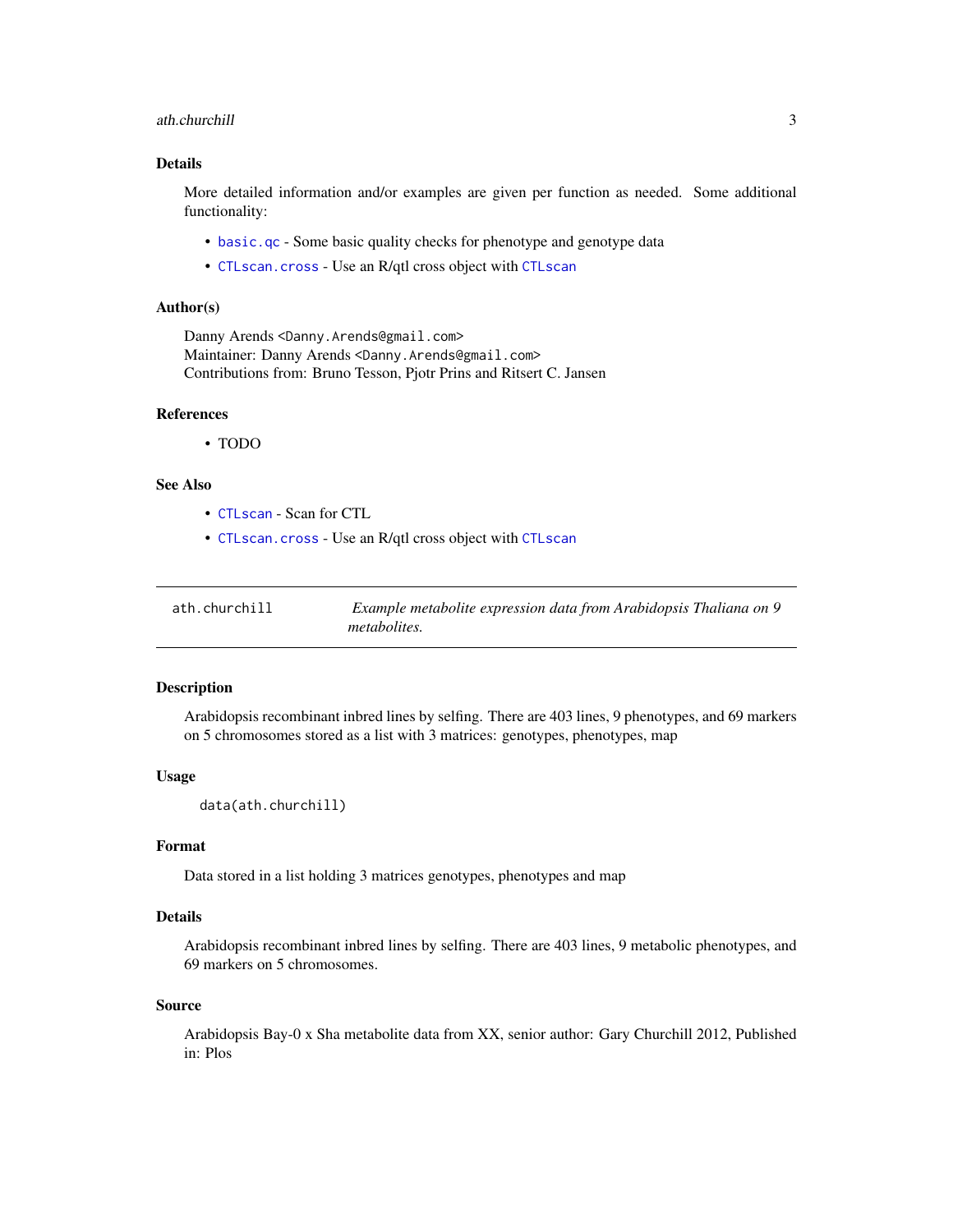#### References

TODO

#### Examples

```
library(ctl)
data(ath.churchill) # Arabidopsis thaliana dataset
ath.gary$genotypes[1:5, 1:5] # ath.gary is the short name
ath.gary$phenotypes[1:5, 1:5]
ath.gary$map[1:5, ]
```
<span id="page-3-1"></span>

| ath.metabolites | Example metabolite expression data from Arabidopsis Thaliana on 24 |
|-----------------|--------------------------------------------------------------------|
|                 | <i>metabolites.</i>                                                |

#### **Description**

Arabidopsis recombinant inbred lines by selfing. There are 162 lines, 24 phenotypes, and 117 markers on 5 chromosomes stored as a list with 3 matrices: genotypes, phenotypes, map

#### Usage

data(ath.metabolites)

#### Format

Data stored in a list holding 3 matrices genotypes, phenotypes and map

#### Details

Arabidopsis recombinant inbred lines by selfing. There are 162 lines, 24 phenotypes, and 117 markers on 5 chromosomes.

#### Source

Part of the Arabidopsis RIL selfing experiment with Landsberg Erecta (Ler) and Cape Verde Islands (Cvi) with 162 individuals scored (with errors) at 117 markers. Dataset obtained from GBIC - Groningen BioInformatics Centre, University of Groningen.

#### References

- Keurentjes, J. J. and Fu, J. and de Vos, C. H. and Lommen, A. and Hall, R. D. and Bino, R. J. and van der Plas, L. H. and Jansen, R. C. and Vreugdenhil, D. and Koornneef, M. (2006), The genetics of plant metabolism. *Nature Genetics.* 38-7, 842–849.
- Alonso-Blanco, C. and Peeters, A. J. and Koornneef, M. and Lister, C. and Dean, C. and van den Bosch, N. and Pot, J. and Kuiper, M. T. (1998), Development of an AFLP based linkage map of Ler, Col and Cvi Arabidopsis thaliana ecotypes and construction of a Ler/Cvi recombinant inbred line population. *Plant J.* 14(2), 259–271.

<span id="page-3-0"></span>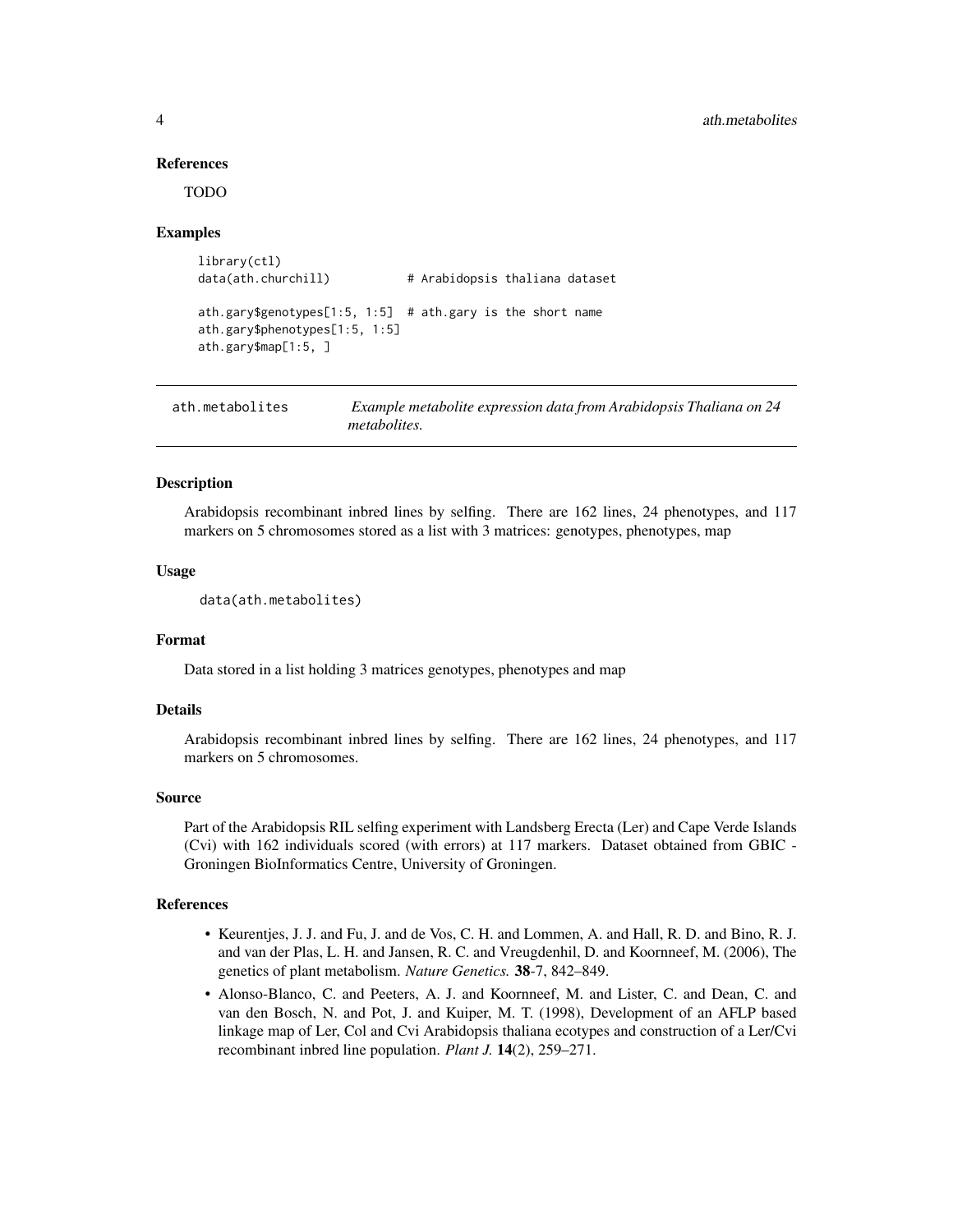#### <span id="page-4-0"></span>ath.result 5

#### Examples

```
library(ctl)
data(ath.metabolites) # Arabidopsis thaliana dataset
ath.metab$genotypes[1:5, 1:5] # ath.metab is the short name
ath.metab$phenotypes[1:5, 1:5]
ath.metab$map[1:5, ]
```
ath.result *Output of QCLscan after 5000 permutations on the metabolite expression data from Arabidopsis Thaliana.*

#### Description

Results from a QCLscan on Arabidopsis recombinant inbred lines by selfing. There are 162 lines, 24 phenotypes, and 117 markers on 5 chromosomes stored as a list with 3 matrices: genotypes, phenotypes, map

#### Usage

data(ath.result)

#### Format

Cross object from R/QTL

#### Details

Results from a QCLscan on Arabidopsis recombinant inbred lines by selfing. There are 162 lines, 24 phenotypes, and 117 markers on 5 chromosomes. the QCLscan also includes 5000 permutations

#### Source

Part of the Arabidopsis RIL selfing experiment with Landsberg Erecta (Ler) and Cape Verde Islands (Cvi) with 162 individuals scored (with errors) at 117 markers. Dataset obtained from GBIC - Groningen BioInformatics Centre, University of Groningen.

#### References

- Keurentjes, J. J. and Fu, J. and de Vos, C. H. and Lommen, A. and Hall, R. D. and Bino, R. J. and van der Plas, L. H. and Jansen, R. C. and Vreugdenhil, D. and Koornneef, M. (2006), The genetics of plant metabolism. *Nature Genetics.* 38-7, 842–849.
- Alonso-Blanco, C. and Peeters, A. J. and Koornneef, M. and Lister, C. and Dean, C. and van den Bosch, N. and Pot, J. and Kuiper, M. T. (1998), Development of an AFLP based linkage map of Ler, Col and Cvi Arabidopsis thaliana ecotypes and construction of a Ler/Cvi recombinant inbred line population. *Plant J.* 14(2), 259–271.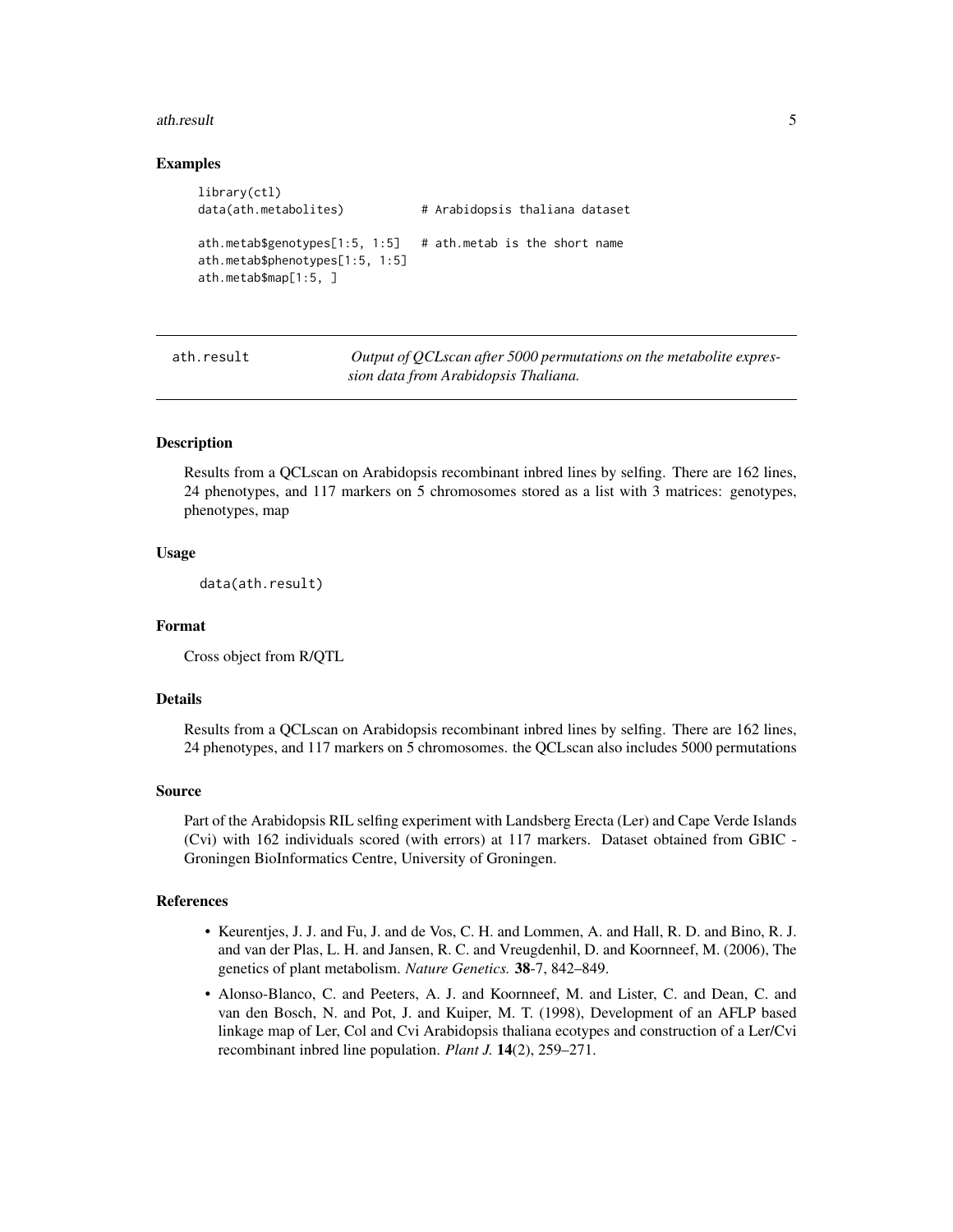<span id="page-5-0"></span>6 basic.qc

## Examples

| data(ath.result) |  | # Arabidopsis thaliana dataset |  |                                                |  |
|------------------|--|--------------------------------|--|------------------------------------------------|--|
| ath.readt[[1]]   |  |                                |  | # Print the QCLscan summary of the phenotype 1 |  |

<span id="page-5-1"></span>basic.qc *Create quality control plots.*

## Description

Create quality control plots, used in the examples of CTL mapping.

## Usage

basic.qc(genotypes, phenotypes, map\_info)

## Arguments

| genotypes  | Matrix of genotypes. (individuals x markers)     |
|------------|--------------------------------------------------|
| phenotypes | Matrix of phenotypes. (individuals x phenotypes) |
| map_info   | Matrix of genetic map information                |

## Details

None.

#### Value

None.

## Author(s)

Danny Arends <Danny.Arends@gmail.com> Maintainer: Danny Arends <Danny.Arends@gmail.com>

#### References

TODO

## See Also

- [CTLscan](#page-16-1) Scan for CTL
- [plot.CTLscan](#page-26-1) Plot a CTLscan object

## Examples

#TODO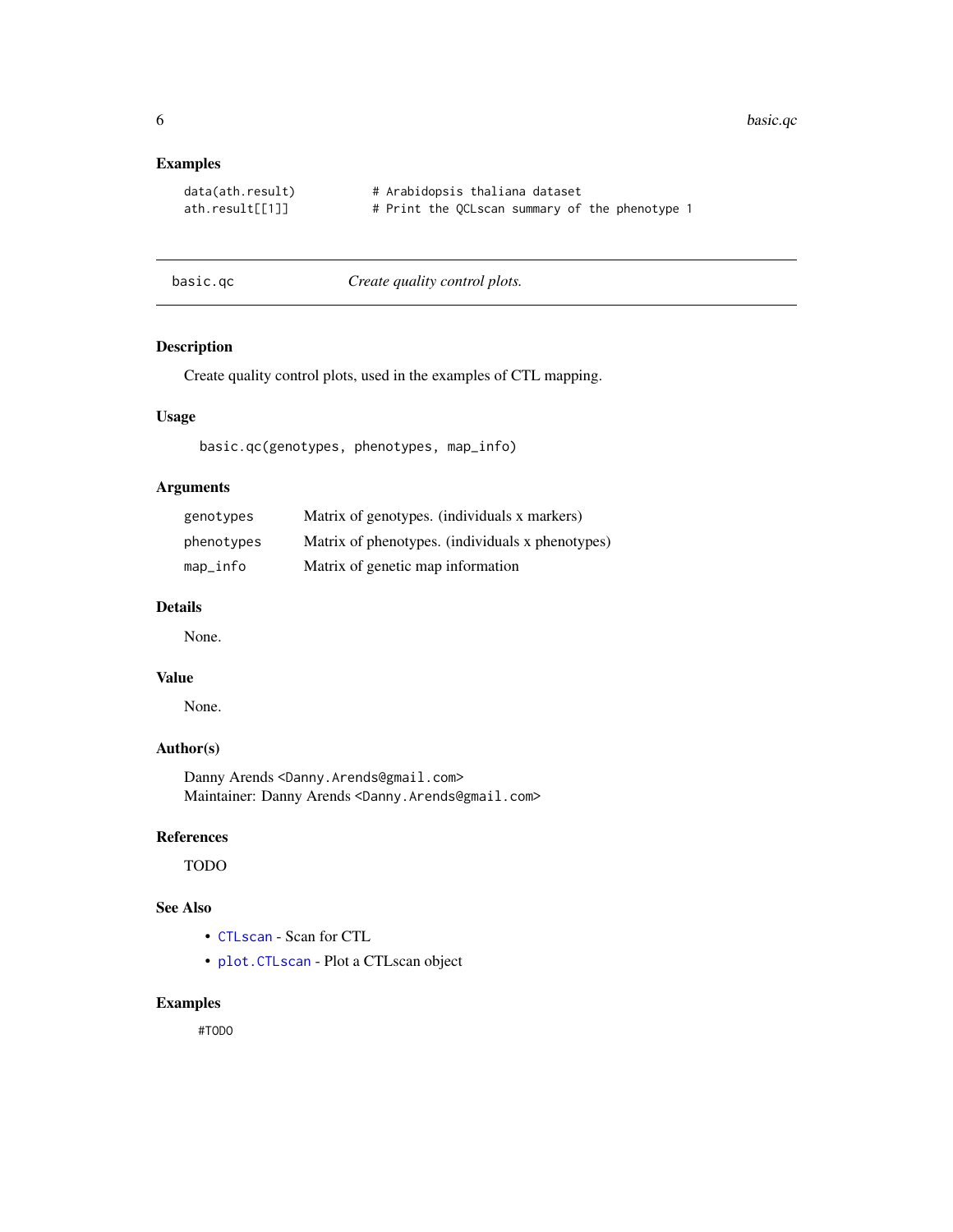<span id="page-6-1"></span><span id="page-6-0"></span>

## Description

Plot the CTL for genome-wide CTL on multiple traits (the output of [CTLscan](#page-16-1)).

## Usage

```
ctl.circle(CTLobject, mapinfo, phenocol, significance = 0.05, gap = 50, cex = 1,
verbose = FALSE)
```
## Arguments

| CTLobject    | An object of class "CTLobject", as output by CTLscan.                                                                                                                                                                                                                                 |
|--------------|---------------------------------------------------------------------------------------------------------------------------------------------------------------------------------------------------------------------------------------------------------------------------------------|
| mapinfo      | The mapinfo matrix with 3 columns: "Chr" - the chromosome number, "cM"<br>- the location of the marker in centiMorgans and the 3rd column "Mbp" - The<br>location of the marker in Mega basepairs. If supplied the marker names (row-<br>names) should match those in the CTL object. |
| phenocol     | Which phenotype results to plot. Defaults to plot all phenotypes.                                                                                                                                                                                                                     |
| significance | Significance threshold to set a genome wide False Discovery Rate (FDR).                                                                                                                                                                                                               |
| gap          | Gap between chromosomes in cM.                                                                                                                                                                                                                                                        |
| cex          | Global magnificantion factor for the image elements.                                                                                                                                                                                                                                  |
| verbose      | Be verbose.                                                                                                                                                                                                                                                                           |

## Details

None.

## Value

None.

#### Author(s)

Danny Arends <Danny.Arends@gmail.com> Maintainer: Danny Arends <Danny.Arends@gmail.com>

## See Also

- [CTLscan](#page-16-1) Scan for CTL
- [CTLprofiles](#page-14-1) Extract CTL interaction profiles
- [print.CTLscan](#page-30-1) Print a summary of a CTLscan
- [par](#page-0-0) Plot parameters
- [colors](#page-0-0) Colors used in plotting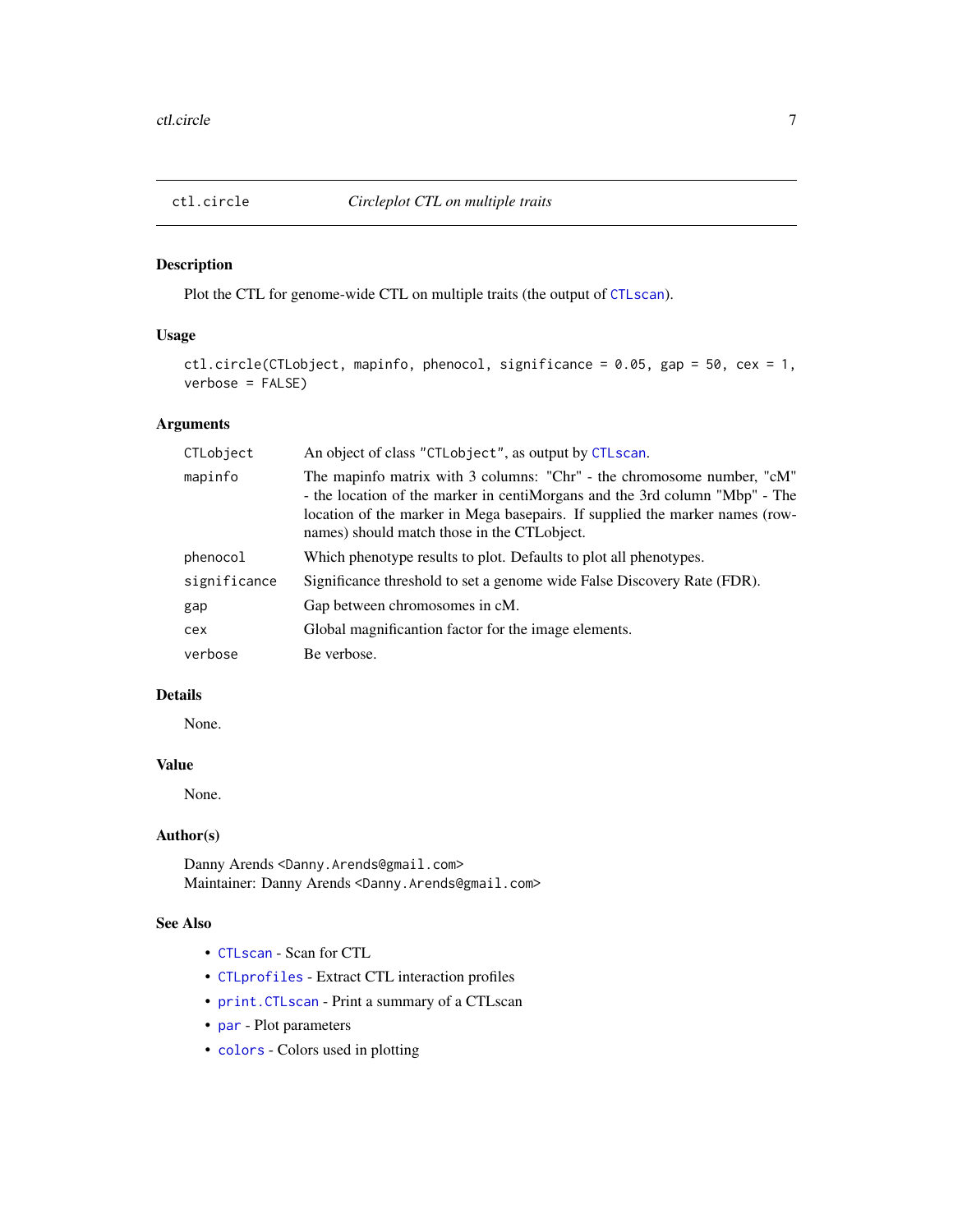## Examples

```
library(ctl)
data(ath.result) # Arabidopsis Thaliana results
data(ath.metabolites) # Arabidopsis Thaliana data set
ctl.circle(ath.result, ath.metab$map, sign=0.001)
ctl.circle(ath.result, ath.metab$map, phenocol = 1:6, sign = 0.01)
```
## <span id="page-7-1"></span>ctl.lineplot *Lineplot CTL on multiple traits*

## Description

Plot the CTL for genome-wide CTL on multiple traits (the output of [CTLscan](#page-16-1)).

## Usage

```
ctl.lineplot(CTLobject, mapinfo, phenocol, significance = 0.05, gap = 50,
col = "orange", bg,col = "lightgray", cex = 1, verbose = FALSE)
```
## Arguments

| CTLobject    | An object of class "CTLobject", as output by CTLscan.                                                                                                                                                                                                                                                                                |
|--------------|--------------------------------------------------------------------------------------------------------------------------------------------------------------------------------------------------------------------------------------------------------------------------------------------------------------------------------------|
| mapinfo      | The mapinfo matrix with 3 columns: "Chr" - the chromosome number, "cM"<br>- the location of the marker in centiMorgans and the 3rd column "Mbp" - The<br>location of the marker in Mega basepairs. If supplied the marker names (row-<br>names) should match those in the CTLobject (only significant markers will be<br>annotated). |
| phenocol     | Which phenotype results to plot. Defaults to plot all phenotypes.                                                                                                                                                                                                                                                                    |
| significance | Significance threshold to set a genome wide False Discovery Rate (FDR).                                                                                                                                                                                                                                                              |
| gap          | The gap between chromosomes in cM.                                                                                                                                                                                                                                                                                                   |
| col          | Line color used.                                                                                                                                                                                                                                                                                                                     |
| bg.col       | Node background color.                                                                                                                                                                                                                                                                                                               |
| cex          | Global magnificantion factor for the image elements.                                                                                                                                                                                                                                                                                 |
| verbose      | Be verbose.                                                                                                                                                                                                                                                                                                                          |

## Details

None.

## Value

None.

<span id="page-7-0"></span>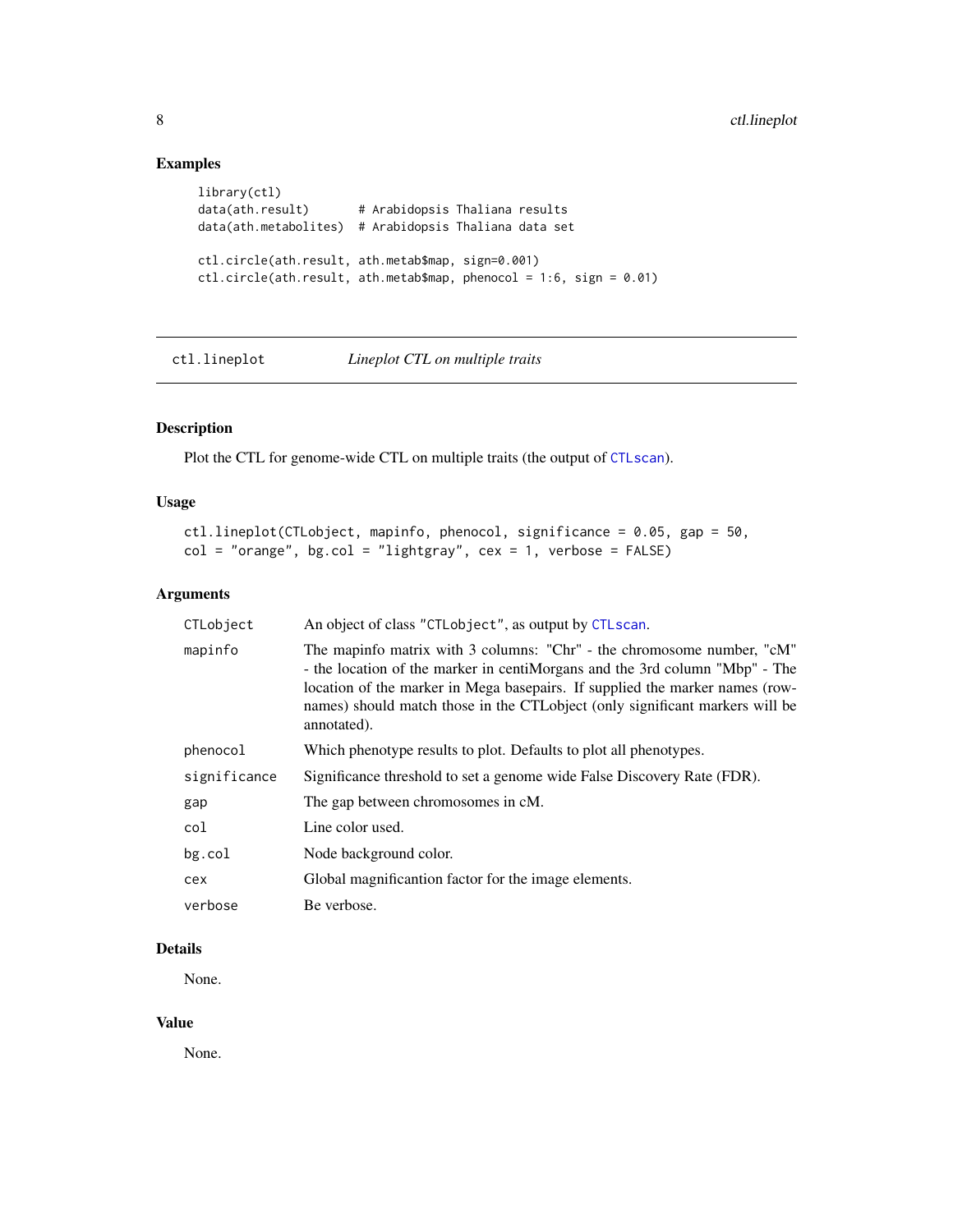#### <span id="page-8-0"></span>ctl.load 9

#### Author(s)

Danny Arends <Danny.Arends@gmail.com> Maintainer: Danny Arends <Danny.Arends@gmail.com>

## See Also

- [CTLscan](#page-16-1) Scan for CTL
- [CTLprofiles](#page-14-1) Extract CTL interaction profiles
- [print.CTLscan](#page-30-1) Print a summary of a CTLscan
- [par](#page-0-0) Plot parameters
- [colors](#page-0-0) Colors used in plotting

#### Examples

```
require(ctl)
data(ath.result) # Arabidopsis Thaliana results
data(ath.metabolites) # Arabidopsis Thaliana data set
todo <- c(1,3,4,5,6,8,9,10,11,12,14,17,18,19,22,23)
op \leq par(mfrow = c(4,4))
op <- par(oma = c(0.1,0.1,0.1,0.1))
op <- par(mai = c(0.1,0.1,0.1,0.1))
for(x in todo){ # Overview of the 16 traits with CTLs
 ctl.lineplot(ath.result, ath.metab$map, phenocol = x, sign=0.1)
}
```

```
ctl.load ctl.load - Load CTLs calculated by the D2.0 version
```
## Description

Load CTLs calculated by the D2.0 version

#### Usage

```
ctl.load(genotypes = "ngenotypes.txt", phenotypes = "nphenotypes.txt",
output = "ctlout", from=1, to, verbose = FALSE)
```
#### **Arguments**

| genotypes  | Original datafile containing the genotypes scanned.  |
|------------|------------------------------------------------------|
| phenotypes | Original datafile containing the phenotypes scanned. |
| output     | Directory containing the output files.               |
| from       | Start loading at which phenotype.                    |
| to         | Continue loading untill this phenotype.              |
| verbose    | Be verbose.                                          |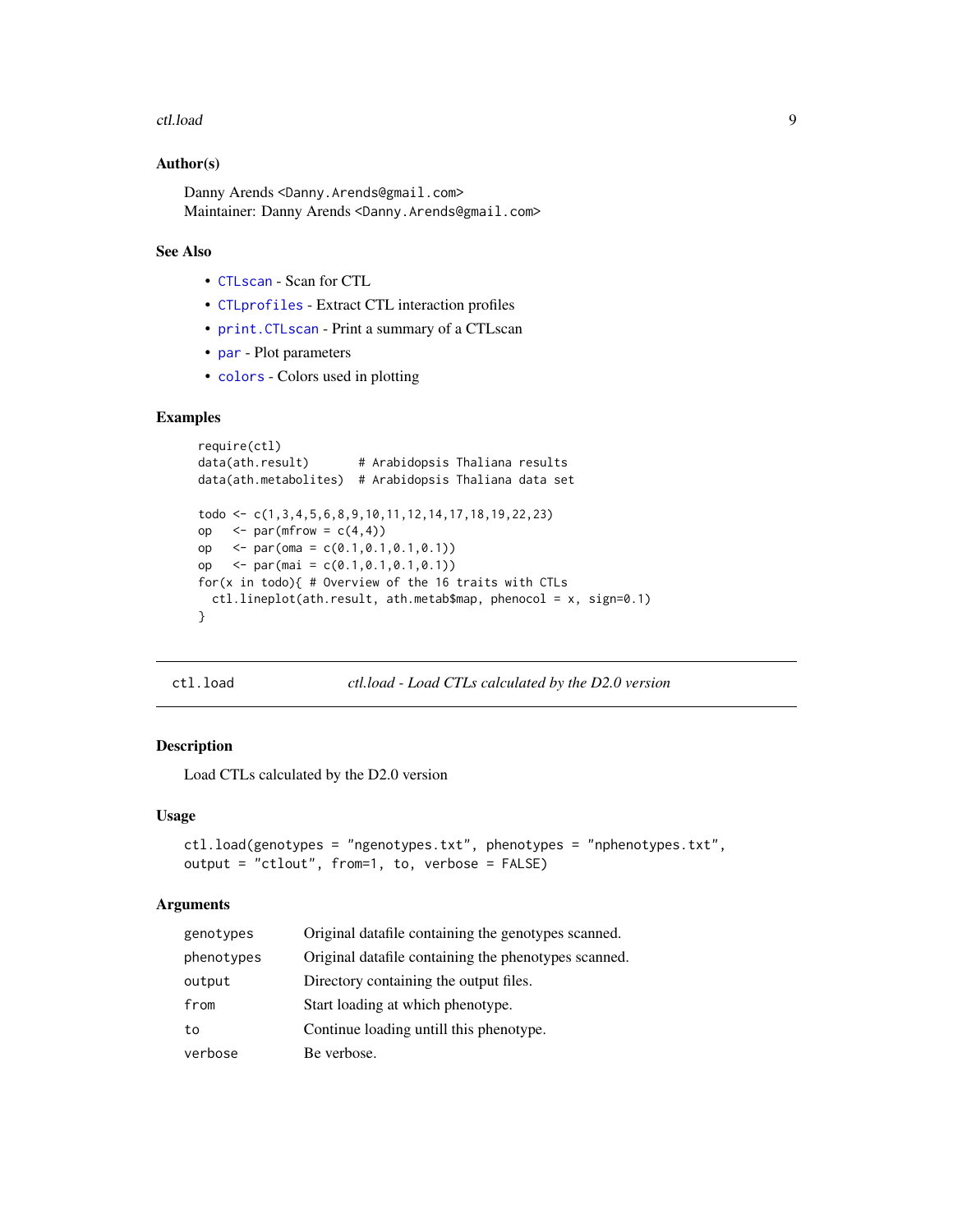## <span id="page-9-0"></span>Details

TODO

## Value

CTLobject, a list with at each index a CTLscan object:

- \$ctls Matrix of differential correlation scores for each trait at each marker
- \$qtl Vector of QTL lodscores for each marker (if a QTL scan was perfomed -qtl)
- \$p Vector of maximum scores per marker obtained during permutations
- \$l Matrix of LOD scores for CTL likelihood

## Note

TODO

#### Author(s)

Danny Arends <Danny.Arends@gmail.com> Maintainer: Danny Arends <Danny.Arends@gmail.com>

## References

TODO

## Examples

library(ctl) # Load CTL library

CTLhelper *CTLhelper - Helper functions for CTL mapping*

## Description

Helper functions for Correlated Trait Locus (CTL) mapping

## Usage

```
ctl.names(CTLobject)
ctl.qtlmatrix(CTLobject)
ctl.name(CTLscan)
ctl.ctlmatrix(CTLscan)
ctl.dcormatrix(CTLscan)
ctl.qtlprofile(CTLscan)
```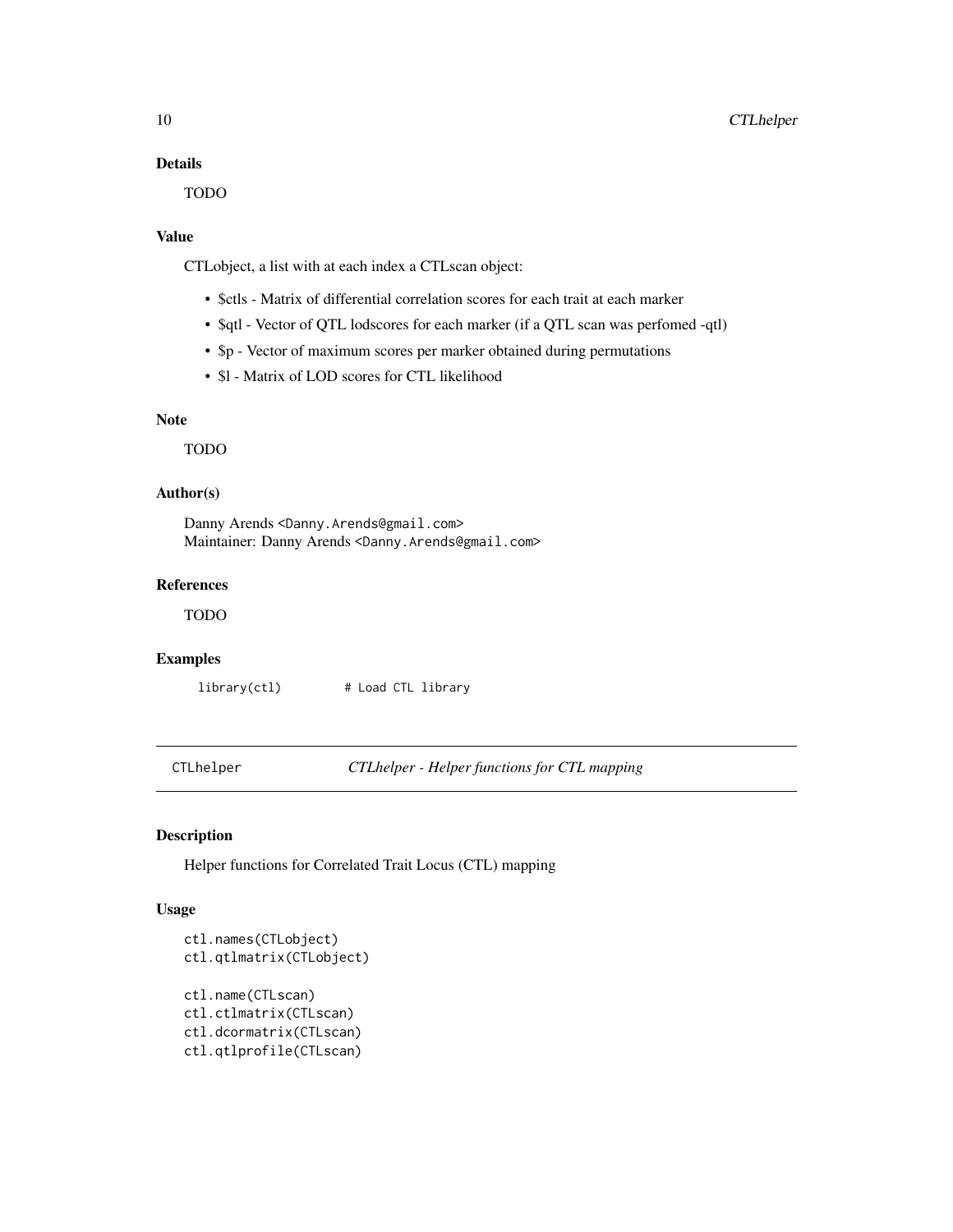## <span id="page-10-0"></span>CTLmapping 11

## Arguments

| CTLobject      | An object of class "CTLobject", as output by CTLscan.                       |
|----------------|-----------------------------------------------------------------------------|
| <b>CTLscan</b> | An object of class "CTLscan". This is a single element from an "CTLobject", |
|                | as output by CTLscan.                                                       |

## Details

TODO

## Value

TODO

## Note

TODO

#### Author(s)

Danny Arends <Danny.Arends@gmail.com> Maintainer: Danny Arends <Danny.Arends@gmail.com>

## References

TODO

## Examples

#TODO

<span id="page-10-1"></span>CTLmapping *CTLmapping - Scan for correlated trait loci (CTL)*

## Description

Scan for correlated trait loci (CTL)

## Usage

```
CTLmapping(genotypes, phenotypes, phenocol = 1, nperm = 100, nthreads = 1,
strategy = c("Exact", "Full", "Pairwise"), adjust = TRUE, qtl = TRUE, verbose = FALSE)
```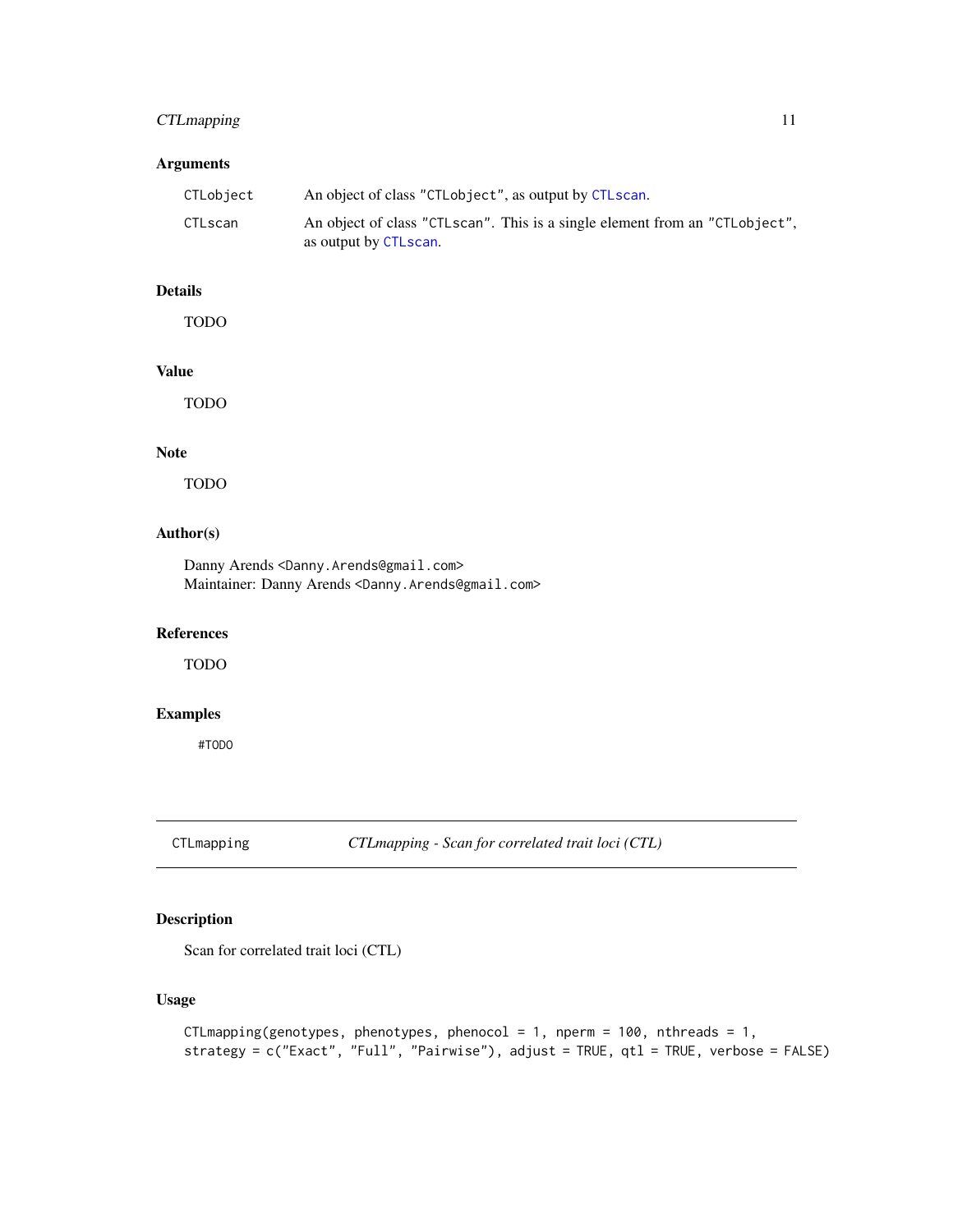## Arguments

| Matrix of genotypes. (individuals x markers)                                                                                                                                                                                                                                        |
|-------------------------------------------------------------------------------------------------------------------------------------------------------------------------------------------------------------------------------------------------------------------------------------|
| Matrix of phenotypes. (individuals x phenotypes)                                                                                                                                                                                                                                    |
| Which phenotype column(s) should we analyse. Default: Analyse a single phe-<br>notype.                                                                                                                                                                                              |
| Number of permutations to perform. This parameter is not used when method="Exact".                                                                                                                                                                                                  |
| Number of CPU cores to use during the analysis.                                                                                                                                                                                                                                     |
| The permutation strategy to use, either                                                                                                                                                                                                                                             |
| • Exact: Uses exact calculations to calculate the likelihood of a difference in<br>correlation: Cor(AA) - Cor(BB). Using a Bonferroni correction.<br>• Full: Most powerful analysis method - Compensate for marker and trait                                                        |
| correlation structure (Breitling et al.).<br>• Pairwise: Suitable when we have a lot of markers and only a few traits (<<br>50) (human GWAS)- Compensates only for marker correlation structure.                                                                                    |
| Note: Exact is the default and fastest option it uses a normal distribution for es-<br>timating p-values and uses bonferoni correction. It has however the least power<br>to detect CTLs, the two other methods (Full and Pairwise) perform permutations<br>to assign significance. |
| Adjust p-values for multiple testing (only used when strategy $=$ Exact).                                                                                                                                                                                                           |
| Use the internal slow QTL mapping method to map QTLs.                                                                                                                                                                                                                               |
| Be verbose.                                                                                                                                                                                                                                                                         |
|                                                                                                                                                                                                                                                                                     |

#### Details

## TODO

• NOTE: Main bottleneck of the algorithm is the RAM available to the system

## Value

CTLscan, a list of:

- \$dcor Matrix of differential correlation scores for each trait at each marker
- \$perms Vector of maximums per marker obtained during permutations
- \$ctls Matrix of LOD scores for CTL likelihood

## Note

TODO

## Author(s)

Danny Arends <Danny.Arends@gmail.com> Maintainer: Danny Arends <Danny.Arends@gmail.com>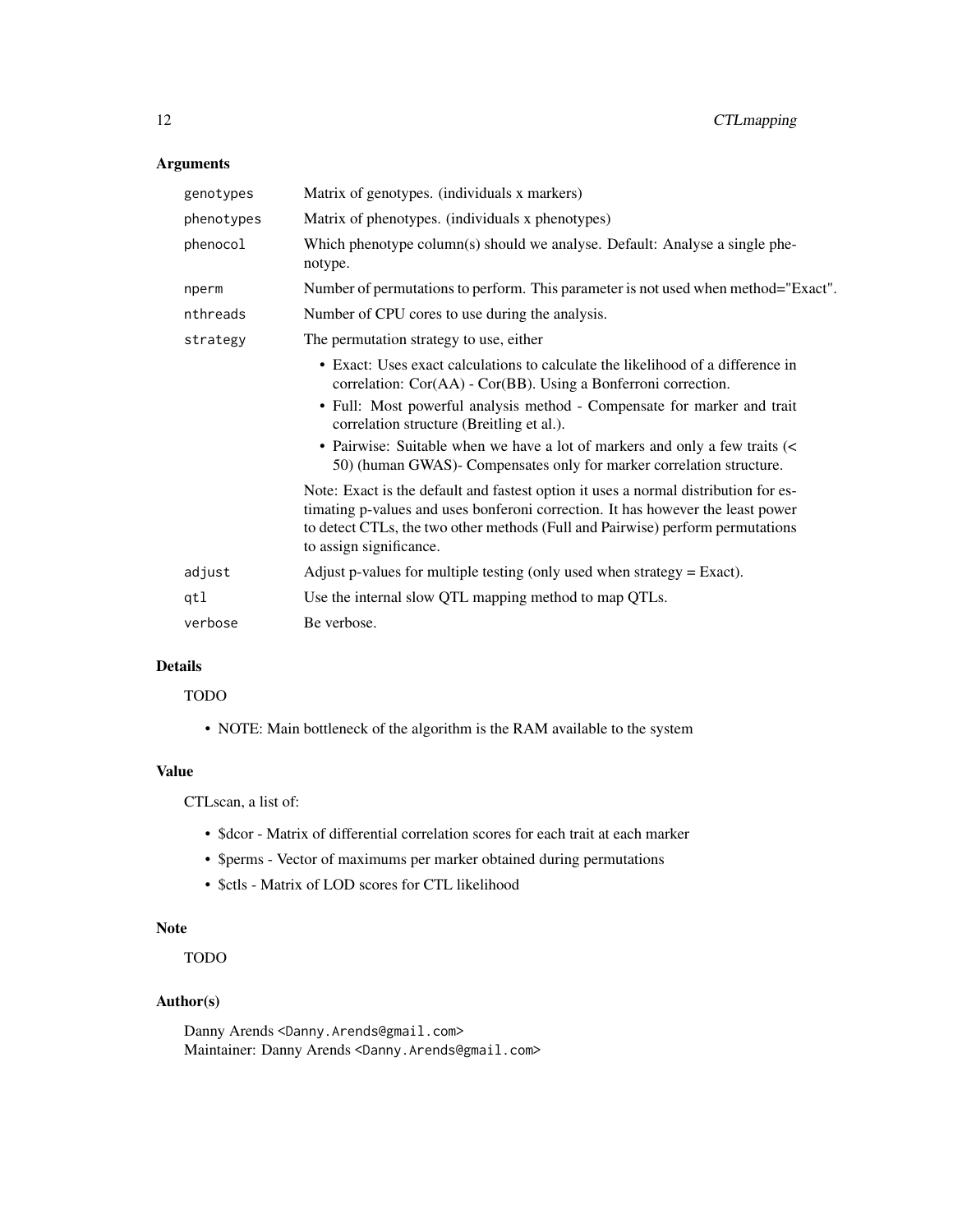## <span id="page-12-0"></span>CTLnetwork 13

## References

TODO

## See Also

- [CTLscan](#page-16-1) Main function to scan for CTL
- [CTLscan.cross](#page-18-1) Use an R/qtl cross object with [CTLscan](#page-16-1)
- [CTLsignificant](#page-20-1) Significant interactions from a [CTLscan](#page-16-1)
- plot. CTLscan Plot the CTL curve for a single trait

#### Examples

```
library(ctl)
data(ath.metabolites) # Arabidopsis Thaliana dataset
singlescan <- CTLmapping(ath.metab$genotypes, ath.metab$phenotypes, phenocol = 23)
plot(singlescan) # Plot the results of the CTL scan for the phenotype
summary <- CTLsignificant(singlescan)
summary # Get a list of significant CTLs
```
<span id="page-12-1"></span>

| CTLnetwork | CTL network - Interaction network from a genome-wide CTL scan of |
|------------|------------------------------------------------------------------|
|            | <i>multiple traits</i>                                           |

#### Description

Create a file containing the interaction network from a genome-wide CTLscan of multiple traits.

#### Usage

```
CTLnetwork(CTLobject, mapinfo, significance = 0.05, LODdrop = 2,
what = c("names", "ids"), short = FALSE, add.qtls = FALSE, file = "", verbose = TRUE)
```
#### Arguments

| CTLobject    | An object of class "CTLobject", as output by CTLscan.                                                                                                                                                                                                                                                                                 |
|--------------|---------------------------------------------------------------------------------------------------------------------------------------------------------------------------------------------------------------------------------------------------------------------------------------------------------------------------------------|
| mapinfo      | The mapinfo matrix with 3 columns: "Chr" - the chromosome number, "cM"<br>- the location of the marker in centiMorgans and the 3rd column "Mbp" - The<br>location of the marker in Mega basepairs. If supplied the marker names (row-<br>names) should match those in the CTL object (only significant markers will be<br>annotated). |
| significance | Significance threshold for a genome wide false discovery rate (FDR).                                                                                                                                                                                                                                                                  |
| LODdrop      | Drop in LOD score needed before we assign an edge type.                                                                                                                                                                                                                                                                               |
| what         | Return trait and marker names or column numbers (for indexing).                                                                                                                                                                                                                                                                       |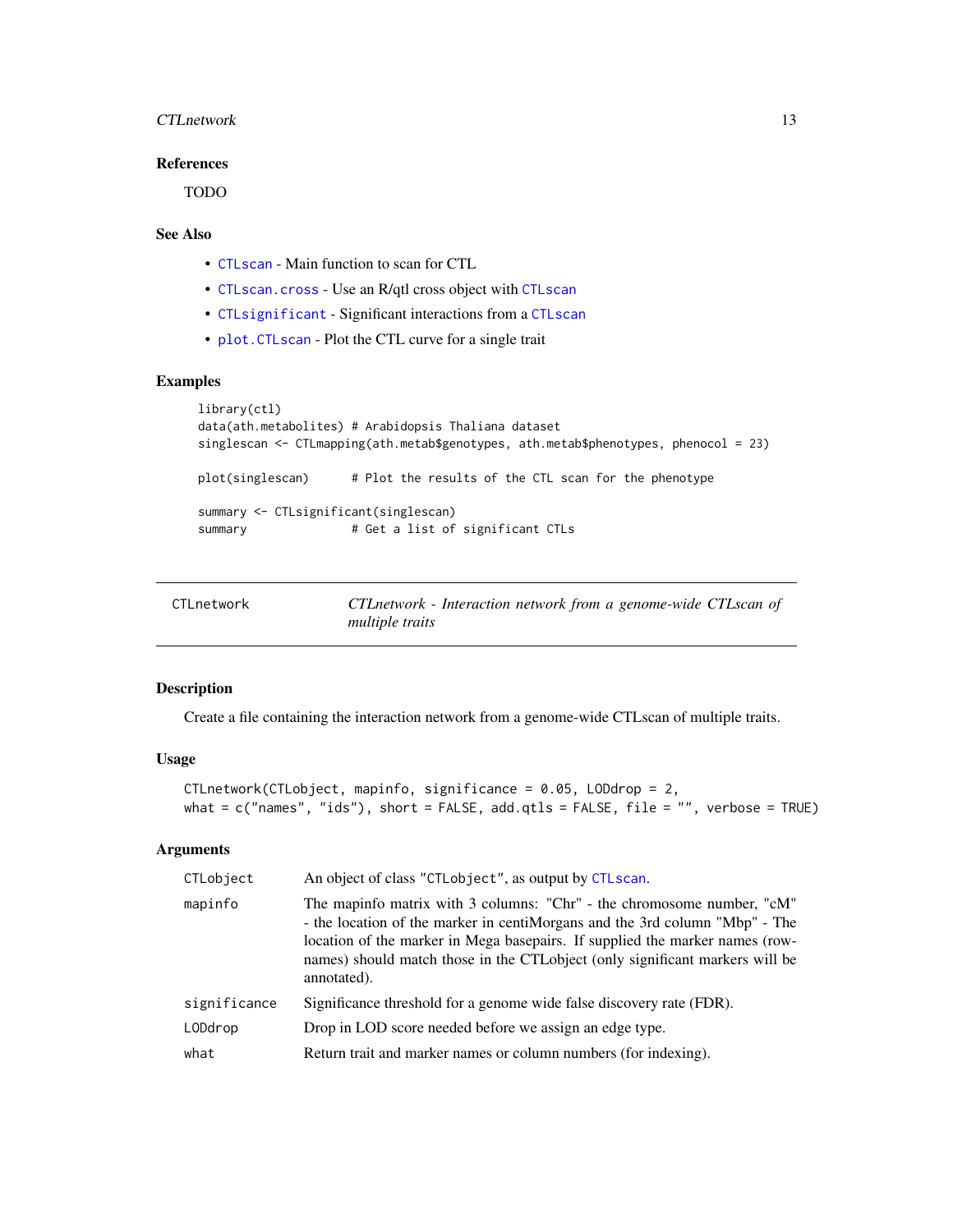| short    | Edges are markers when TRUE, otherwise markers are nodes (default).                                                                                                                        |
|----------|--------------------------------------------------------------------------------------------------------------------------------------------------------------------------------------------|
| add.gtls | Should marker OTL trait interactions be added to the generated sif network file.<br>QTLs are included when they are above -log10(significance/n.markers).                                  |
| file     | A connection, or a character string naming the file to print to. If "" (the de-<br>fault), CTL network prints to the standard output connection, the console unless<br>redirected by sink. |
| verbose  | Be verbose.                                                                                                                                                                                |

## Details

Outputs a sif network file, and a node attribute file:

- ctlnet<FILE>.sif Shows CTL connections from Trait to Marker with edge descriptions
- ctlnet<FILE>.nodes Attributes of the nodes (Traits and Genetic markers) nodes to this file can be used to either color chromosomes, or add chromosome locations.

## Value

A matrix with significant CTL interactions and information in 5 Columns:

- TRAIT1 Trait ID of the origin trait
- MARKER Marker ID at which the CTL was found
- TRAIT2 Trait ID of the target trait
- LOD\_C LOD score of the CTL interaction
- CAUSAL Type of edge determined by QTL LOD-drop:
	- NA CTL/QTL for TRAIT1 and/or TRAIT2 not found
	- -1 TRAIT1 is DOWNSTREAM of TRAIT2
	- 0 UNDETERMINED Edge
	- 1 TRAIT1 is UPSTREAM of TRAIT2
- LOD\_T1 QTL LOD-score of TRAIT1 at MARKER
- LOD\_T2 QTL LOD-score of TRAIT2 at MARKER

#### Note

TODO

## Author(s)

Danny Arends <Danny.Arends@gmail.com> Maintainer: Danny Arends <Danny.Arends@gmail.com>

#### References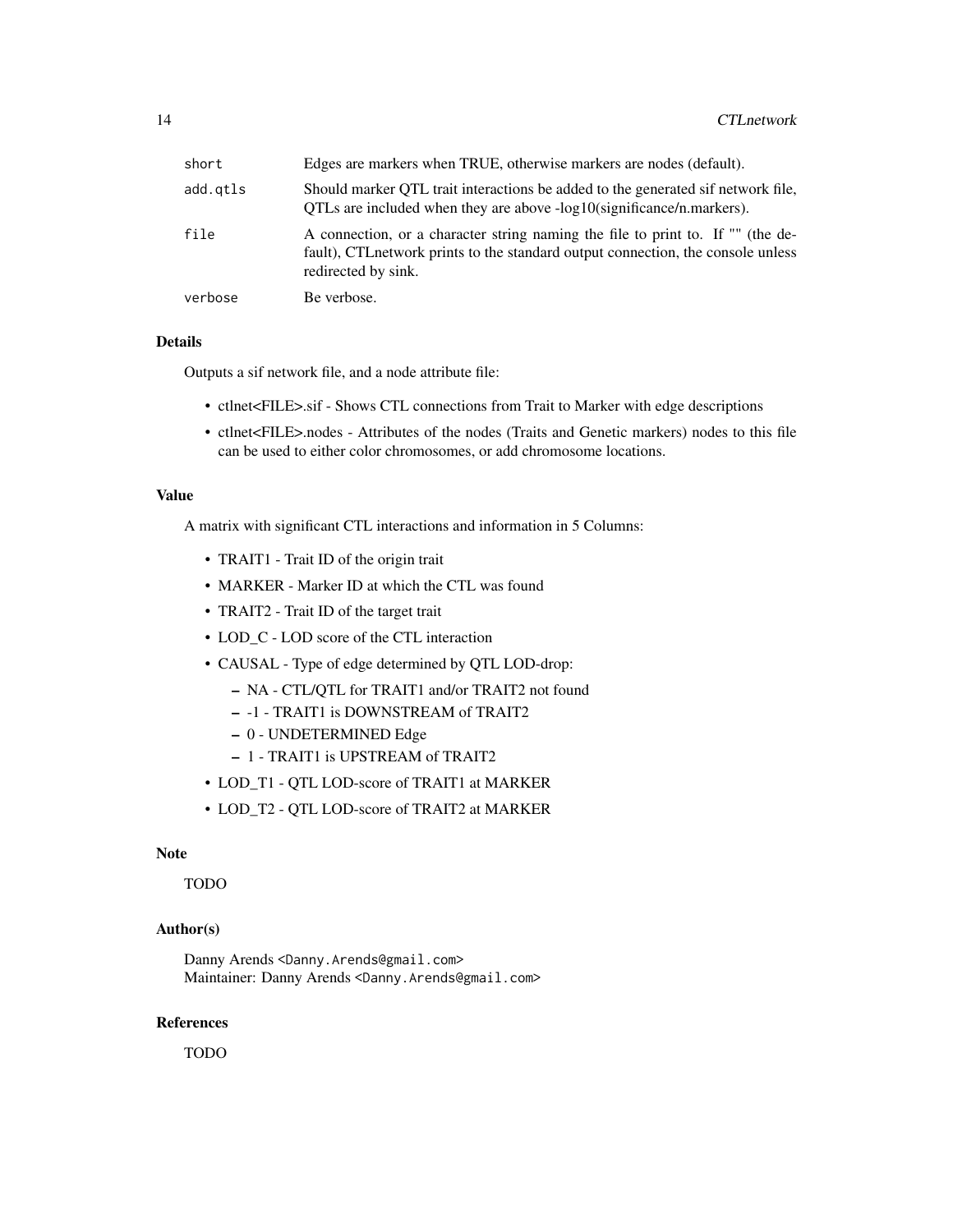## <span id="page-14-0"></span>CTLprofiles 15

## Examples

```
library(ctl)
data(ath.result) # Arabidopsis Thaliana results
data(ath.metabolites) # Arabidopsis Thaliana data set
ctls <- CTLnetwork(ath.result, significance = 0.1)
op \leq par(mfrow = c(2,1))
plot(ctls)
ctl.lineplot(ath.result, ath.metab$map, significance=0.1)
```
CTLprofiles *CTLprofiles - Extract CTL interaction profiles*

#### Description

Extract the CTL interaction profiles: phenotype x marker (p2m matrix) and phenotype x phenotype (p2p matrix) from a [CTLscan](#page-16-1).

## Usage

```
CTLprofiles(CTLobject, against = c("markers","phenotypes"), significance = 0.05,
verbose=FALSE)
```
## Arguments

| CTLobject    | An object of class "CTLobject", as output by CTLscan.                   |
|--------------|-------------------------------------------------------------------------|
| against      | Plot the CTL against either: markers or phenotypes.                     |
| significance | Significance threshold to set a genome wide False Discovery Rate (FDR). |
| verbose      | Be verbose.                                                             |

#### Details

These matrices can be combined with QTL information to perform de novo reconstruction of interaction networks.

The 'against' parameter is by default set to "markers" which returns a phenotype x markers matrix (p2m matrix), which should be comparible to the QTL profiles of the traits.

When the 'against' parameter is set to "phenotypes" a phenotype x phenotype matrix ( $p2p$  matrix) is returned, showing the interactions between the phenotypes.

#### Value

Matrix: phenotypes x marker or phenotypes x phenotypes

#### Note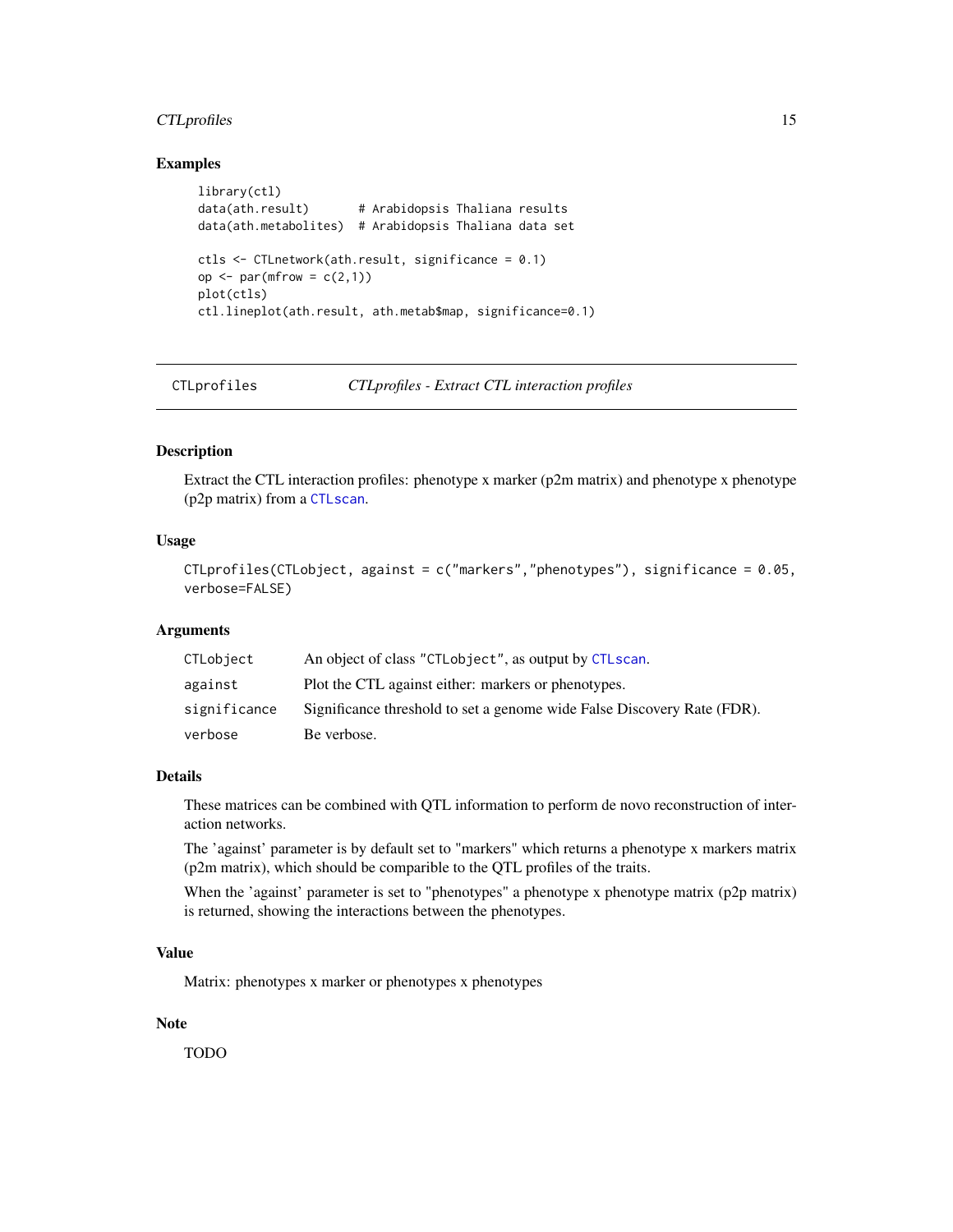## Author(s)

Danny Arends <Danny.Arends@gmail.com> Maintainer: Danny Arends <Danny.Arends@gmail.com>

## References

TODO

## Examples

```
library(ctl) # Load CTL library
data(ath.result) # Arabidopsis Thaliana results
p2m_matrix <- CTLprofiles(ath.result, against="markers")
p2p_matrix <- CTLprofiles(ath.result, against="phenotypes")
```
<span id="page-15-1"></span>

| CTLregions |                |  |  |  | CTL regions - Get all significant interactions from a genome-wide |
|------------|----------------|--|--|--|-------------------------------------------------------------------|
|            | <i>CTLscan</i> |  |  |  |                                                                   |

## Description

Get all significant interactions from a genome-wide CTLscan.

#### Usage

```
CTLregions(CTLobject, mapinfo, phenocol = 1, significance = 0.05, verbose = TRUE)
```
## Arguments

| CTLobject    | An object of class "CTLobject", as output by CTLscan.                                                                                                                                                                                                                                |
|--------------|--------------------------------------------------------------------------------------------------------------------------------------------------------------------------------------------------------------------------------------------------------------------------------------|
| mapinfo      | The mapinfo matrix with 3 columns: "Chr" - the chromosome number, "cM"<br>- the location of the marker in centiMorgans and the 3rd column "Mbp" - The<br>location of the marker in Mega basepairs. If supplied the marker names (row-<br>names) should match those in the CTLobject. |
| phenocol     | Which phenotype column should we analyse.                                                                                                                                                                                                                                            |
| significance | Significance threshold to set a genome wide False Discovery Rate (FDR).                                                                                                                                                                                                              |
| verbose      | Be verbose.                                                                                                                                                                                                                                                                          |

## Details

TODO

## Value

A matrix significant CTL interactions with 4 columns: trait, marker, trait, lod

<span id="page-15-0"></span>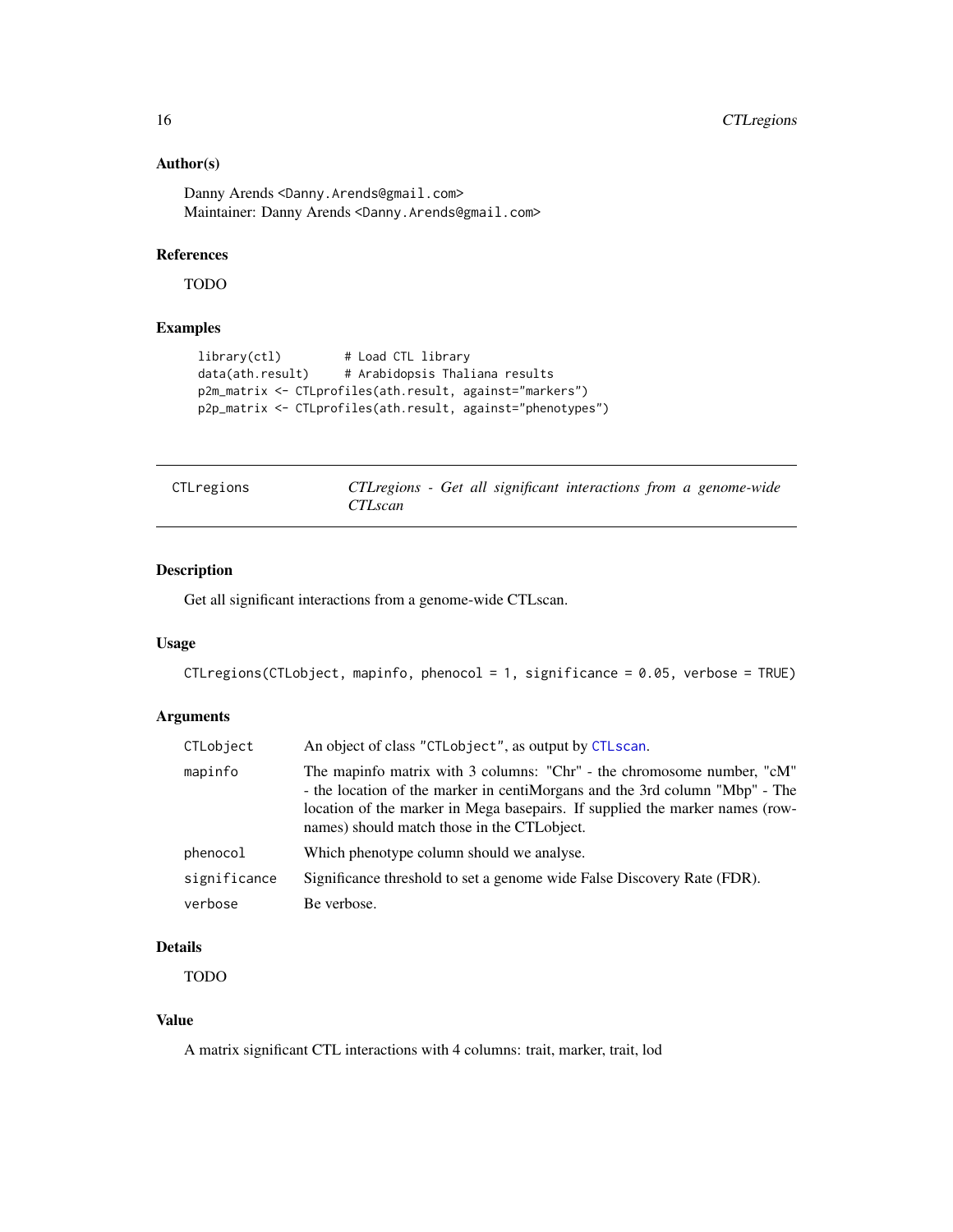#### <span id="page-16-0"></span>CTLscan 17

## Note

TODO

#### Author(s)

Danny Arends <Danny.Arends@gmail.com> Maintainer: Danny Arends <Danny.Arends@gmail.com>

#### References

TODO

## Examples

library(ctl)

```
data(ath.metabolites) # Arabidopsis Thaliana data set
data(ath.result) # Arabidopsis Thaliana CTL results
regions <- CTLregions(ath.result, ath.metab$map)
```
<span id="page-16-1"></span>CTLscan *CTLscan - Scan for Correlated Trait Locus (CTL)*

#### Description

Scan for Correlated Trait Locus (CTL) in populations

## Usage

```
CTLscan(genotypes, phenotypes, phenocol, nperm=100, nthreads = 1,
strategy = c("Exact", "Full", "Pairwise"),
parametric = FALSE, adjust=TRUE, qtl = TRUE, verbose = FALSE)
```
## Arguments

| genotypes  | Matrix of genotypes. (individuals x markers)                                                                                                            |
|------------|---------------------------------------------------------------------------------------------------------------------------------------------------------|
| phenotypes | Matrix of phenotypes. (individuals x phenotypes)                                                                                                        |
| phenocol   | Which phenotype column(s) should we analyse. Default: Analyse all pheno-<br>types.                                                                      |
| nperm      | Number of permutations to perform. This parameter is not used when method="Exact".                                                                      |
| nthreads   | Number of CPU cores to use during the analysis.                                                                                                         |
| strategy   | The permutation strategy to use, either                                                                                                                 |
|            | • Exact - Uses exact calculations to calculate the likelihood of a difference in<br>correlation: $Cor(AA)$ - $Cor(BB)$ . Using a Bonferroni correction. |
|            | • Full - Most powerful analysis method - Compensate for marker and trait<br>correlation structure (Breitling et al.).                                   |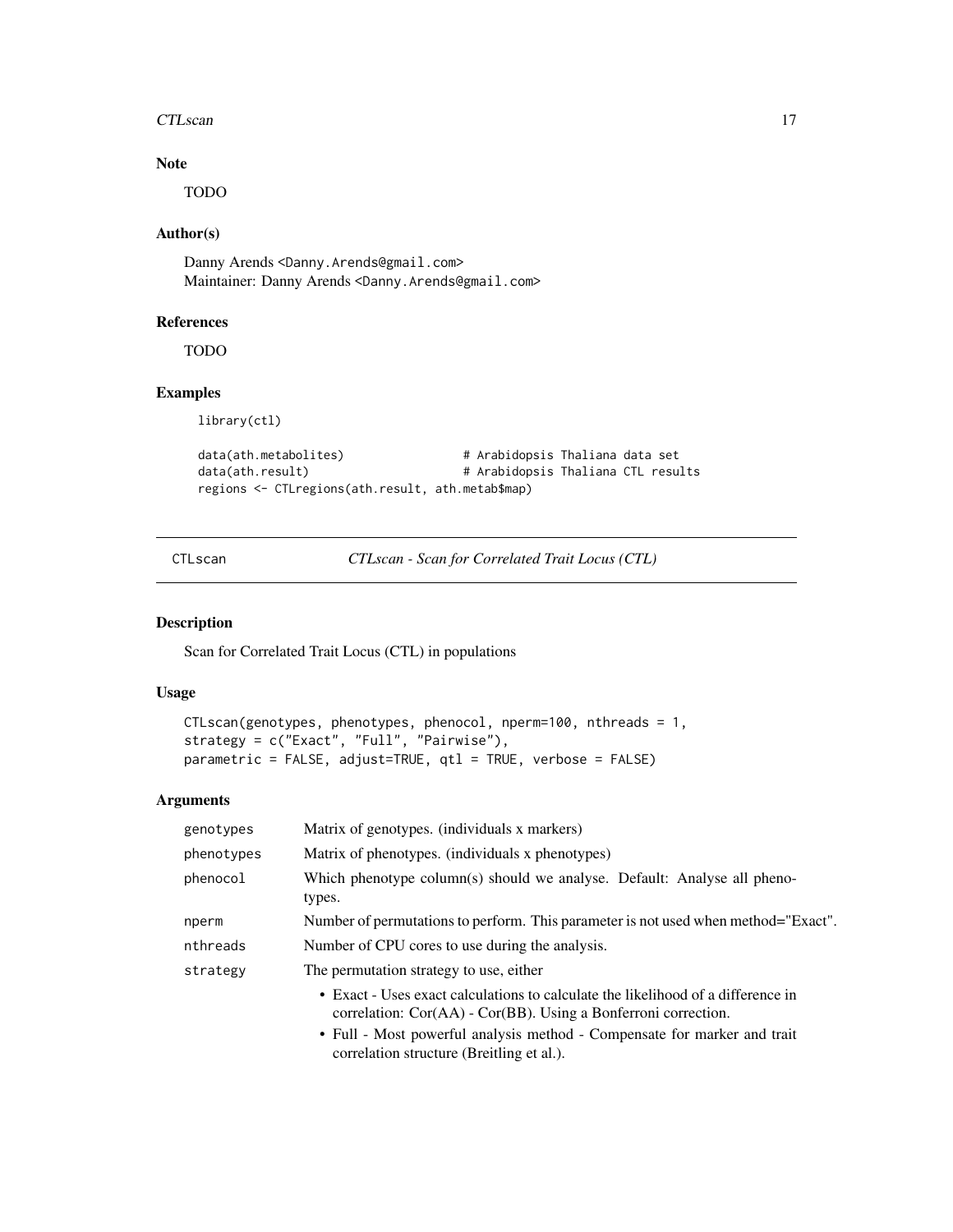|            | • Pairwise - Suitable when we have a lot of markers and only a few traits (<<br>50) (human GWAS)- Compensates only for marker correlation structure.                                                                                                                                |
|------------|-------------------------------------------------------------------------------------------------------------------------------------------------------------------------------------------------------------------------------------------------------------------------------------|
|            | Note: Exact is the default and fastest option it uses a normal distribution for es-<br>timating p-values and uses bonferoni correction. It has however the least power<br>to detect CTLs, the two other methods (Full and Pairwise) perform permutations<br>to assign significance. |
| parametric | Use non-parametric testing (Spearman) or parametric testing (Pearson). The<br>DEFAULT is to use non-parametric tests which are less sensitive to outliers in<br>the phenotype data.                                                                                                 |
| adjust     | Adjust p-values for multiple testing (only used when strategy $=$ Exact).                                                                                                                                                                                                           |
| qtl        | Use the internal slow QTL mapping method to map QTLs.                                                                                                                                                                                                                               |
| verbose    | Be verbose.                                                                                                                                                                                                                                                                         |

#### Details

By default the algorithm will not do QTL mapping, the qtl component of the output is an vector of 0 scores for LOD. This is to remove some computational burden, please use the have.qtls parameter to provide QTL data. Some computational bottleneck of the algorithm are:

- RAM available to the system with large number of markers (100K+) and/or phenotypes (100K+).
- Computational time with large sample sizes (5000+) and/or huge amount of phenotype data  $(100K+).$
- Very very huge amounts of genotype markers (1M+)

Some way of avoiding these problems are: CTL mapping using only a single chromosome at a time and / or selecting a smaller subsets of phenotype data for analysis.

#### Value

CTLobject, a list with at each index (i) an CTLscan object:

- \$dcor Matrix of Z scores (method=Exact), or Power/Adjacency Z scores or for each trait at each marker (n.markers x n.phenotypes)
- \$perms Vector of maximum scores obtained during permutations (n.perms)
- \$ctl Matrix of LOD scores for CTL likelihood of phenotype i (n.markers x n.phenotypes)
- \$qtl Vector of LOD scores for OTL likelihood of phenotype i (n.markers)

#### Author(s)

Danny Arends <Danny.Arends@gmail.com> Maintainer: Danny Arends <Danny.Arends@gmail.com>

#### References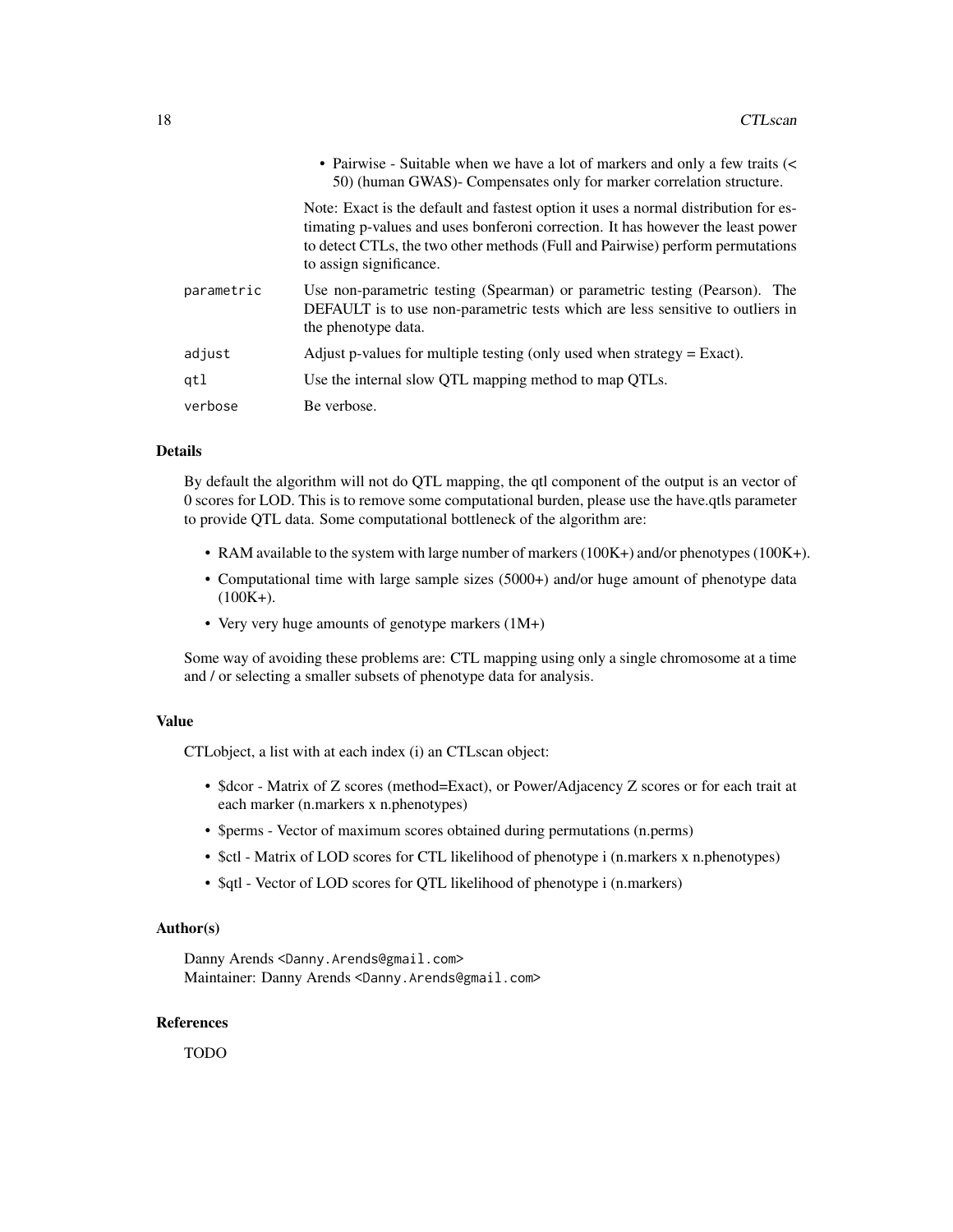#### <span id="page-18-0"></span>CTLscan.cross 19

## See Also

- [CTLscan.cross](#page-18-1) Use an R/qtl cross object with [CTLscan](#page-16-1)
- [CTLregions](#page-15-1) Regions with significant CTLs from a [CTLscan](#page-16-1)
- [CTLsignificant](#page-20-1) Significant interactions from a [CTLscan](#page-16-1)
- [CTLnetwork](#page-12-1) Create a CTL network from a [CTLscan](#page-16-1)
- [image.CTLobject](#page-23-1) Heatmap overview of a [CTLscan](#page-16-1)
- [plot.CTLscan](#page-26-1) Plot the CTL curve for a single trait

## Examples

```
library(ctl)
data(ath.metabolites) # Arabidopsis Thaliana data set
ctlscan <- CTLscan(ath.metab$genotypes, ath.metab$phenotypes, phenocol=1:4)
ctlscan
# Genetic regions with significant CTLs found for the first phenotype
CTLregions(ctlscan, ath.metab$map, phenocol = 1)
summary <- CTLsignificant(ctlscan) # Matrix of Trait, Marker, Trait interactions
summary \qquad # Get a list of significant CTLs
nodes <- ctl.lineplot(ctlscan, ath.metab$map) # Line plot the phenotypes
nodes
```
<span id="page-18-1"></span>

| CTLscan.cross | CTLscan.cross - Scan for Correlated Trait Locus (CTL) (R/qtl cross |
|---------------|--------------------------------------------------------------------|
|               | <i>object</i> )                                                    |

#### Description

Scan for Correlated Trait Locus (CTL) in populations (using an R/qtl cross object)

#### Usage

```
CTLscan.cross(cross, ...)
```
#### Arguments

| cross | An object of class cross. See read, cross for details.                     |
|-------|----------------------------------------------------------------------------|
| .     | Passed to CTL scan function:                                               |
|       | • phenocol - Which phenotype column should we analyse.                     |
|       | • method - We provide 3 ways of mapping correlation differences across the |
|       | genome:                                                                    |
|       | - Exact: Uses a Correlation to Z score transformation to calculate the     |
|       | likelihood of a difference in correlation: $Cor(AA)$ - $Cor(BB)$           |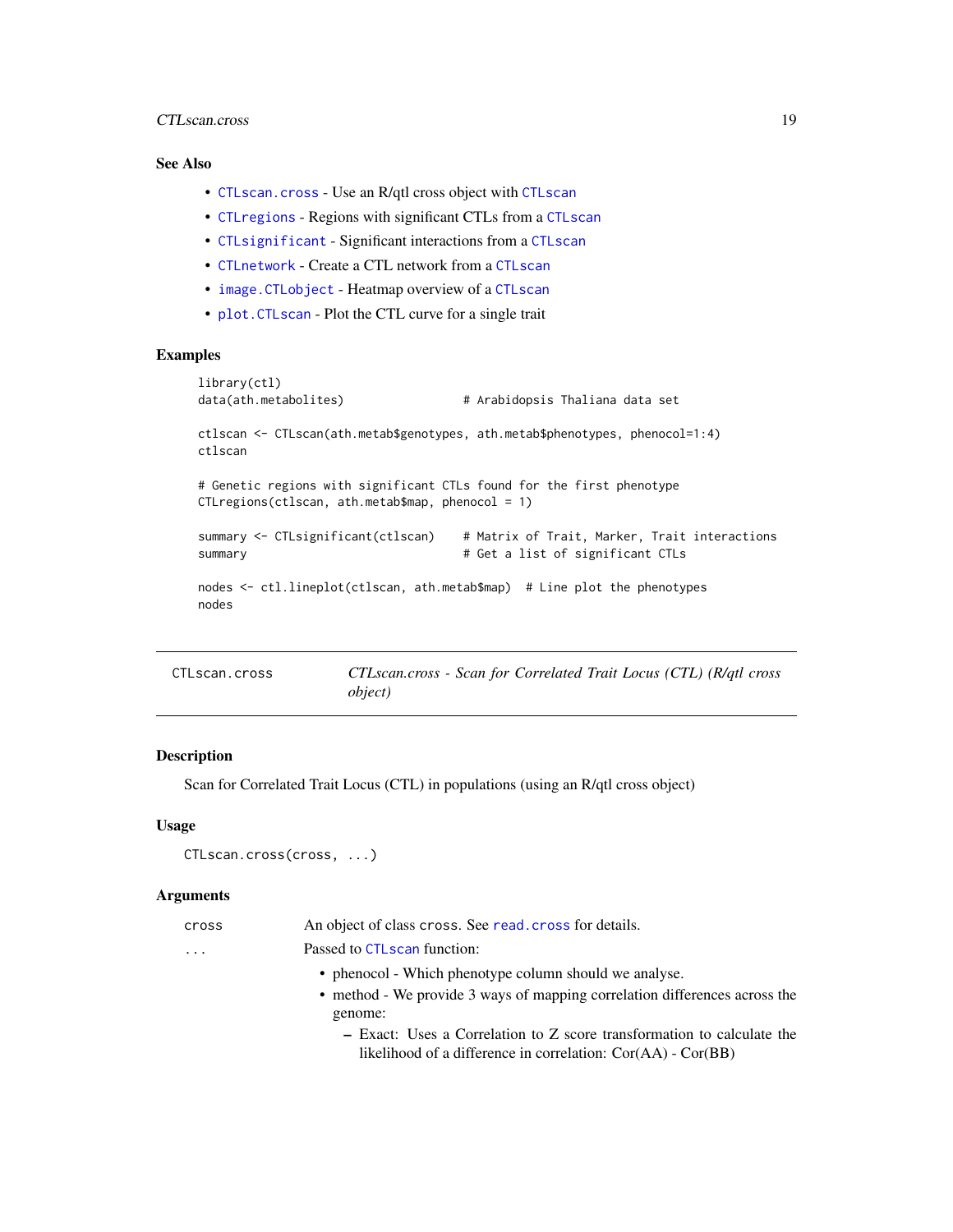- <span id="page-19-0"></span>– Power: More powerful analysis method using the squared difference in correlation:  $(Cor(AA) - Cor(BB))$ <sup>^2</sup>
- Adjacency: Adjacency method which using the squared difference in squared correlation, but keeping the sign of correlation: (sign\*Cor(AA)^2  $-$  sign\*Cor(BB)^2)^2

Note: Exact is the default and fastest option it uses a normal distribution for estimating p-values and uses bonferoni correction. It has however the least power to detect CTLs, the two other methods (Power and Adjacency) perform permutations to assign significance.

- n.perm Number of permutations to perform.
- strategy The permutation strategy to use, either Full (Compensate for marker and trait correlation structure) or Pairwise (Compensate for marker correlation structure). This parameter is not used when method="Exact".
- conditions A vector of experimental conditions applied during the experiment. These conditions will be used as covariates in the QTL modeling step.
- n.cores Number of CPU cores to use during the analysis.
- verbose Be verbose.

#### Details

#### TODO

• NOTE: Main bottleneck of the algorithm is the RAM available to the system

#### Value

CTLscan object, a list with at each index a CTL matrix (Rows: Phenotypes, Columns: Genetic markers) for the phenotype.

#### Note

TODO

#### Author(s)

Danny Arends <Danny.Arends@gmail.com> Maintainer: Danny Arends <Danny.Arends@gmail.com>

#### References

TODO

## See Also

- [CTLscan](#page-16-1) Main function to scan for CTL
- [CTLsignificant](#page-20-1) Significant interactions from a [CTLscan](#page-16-1)
- [CTLnetwork](#page-12-1) Create a CTL network from a [CTLscan](#page-16-1)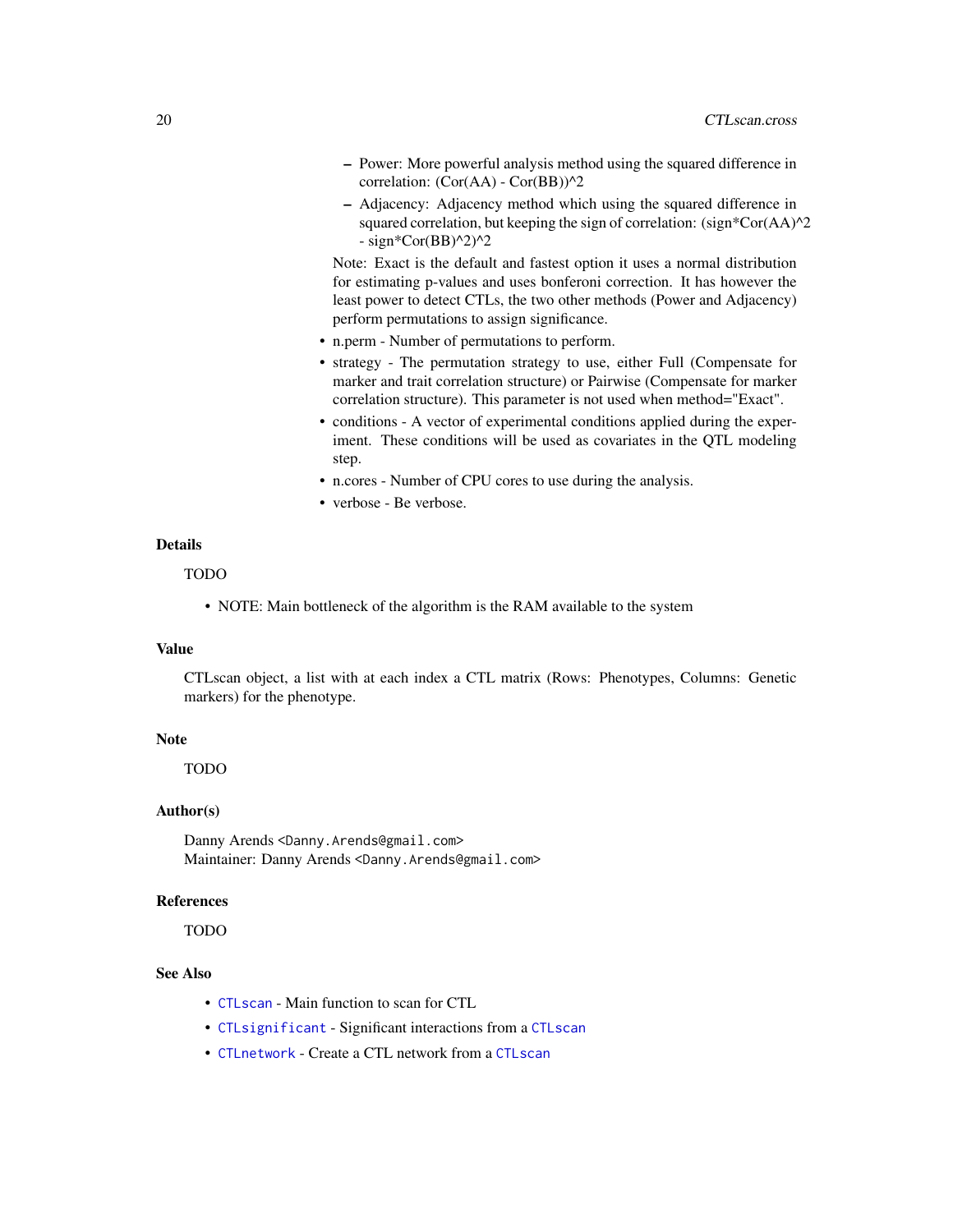## <span id="page-20-0"></span>CTL significant 21

- [image.CTLobject](#page-23-1) Heatmap overview of a [CTLscan](#page-16-1)
- [plot.CTLscan](#page-26-1) Plot the CTL curve for a single trait

## Examples

```
library(ctl)
data(multitrait) # Arabidopsis Thaliana (R/qtl cross object)
mtrait <- calc.genoprob(multitrait) # Calculate genotype probabilities
qtls <- scanone(mtrait, pheno.col = 1) # Scan for QTLS using R/qtl
ctls <- CTLscan.cross(mtrait, phenocol = 1, qtl = FALSE)
ctls[[1]]$qtl <- qtls[,3]
ctl.lineplot(ctls, qtls[,1:2], significance = 0.05) # Line plot all the phenotypes
summary <- CTLsignificant(ctls) # Get a list of significant CTLs
summary
```
<span id="page-20-1"></span>

| CTLsignificant | CTL significant - Get all significant interactions from a genome-wide |
|----------------|-----------------------------------------------------------------------|
|                | <i>CTLscan</i>                                                        |

#### Description

Get all significant interactions from a genome-wide CTLscan.

#### Usage

```
CTLsignificant(CTLobject, significance = 0.05, what = c("names","ids"))
```
## Arguments

| CTLobiect    | An object of class "CTLobject", as output by CTLscan.                   |
|--------------|-------------------------------------------------------------------------|
| significance | Significance threshold to set a genome wide False Discovery Rate (FDR). |
| what         | Return trait and marker names or column numbers (for indexing).         |

## Details

TODO

### Value

A matrix significant CTL interactions with 4 columns: trait, marker, trait, lod

#### Note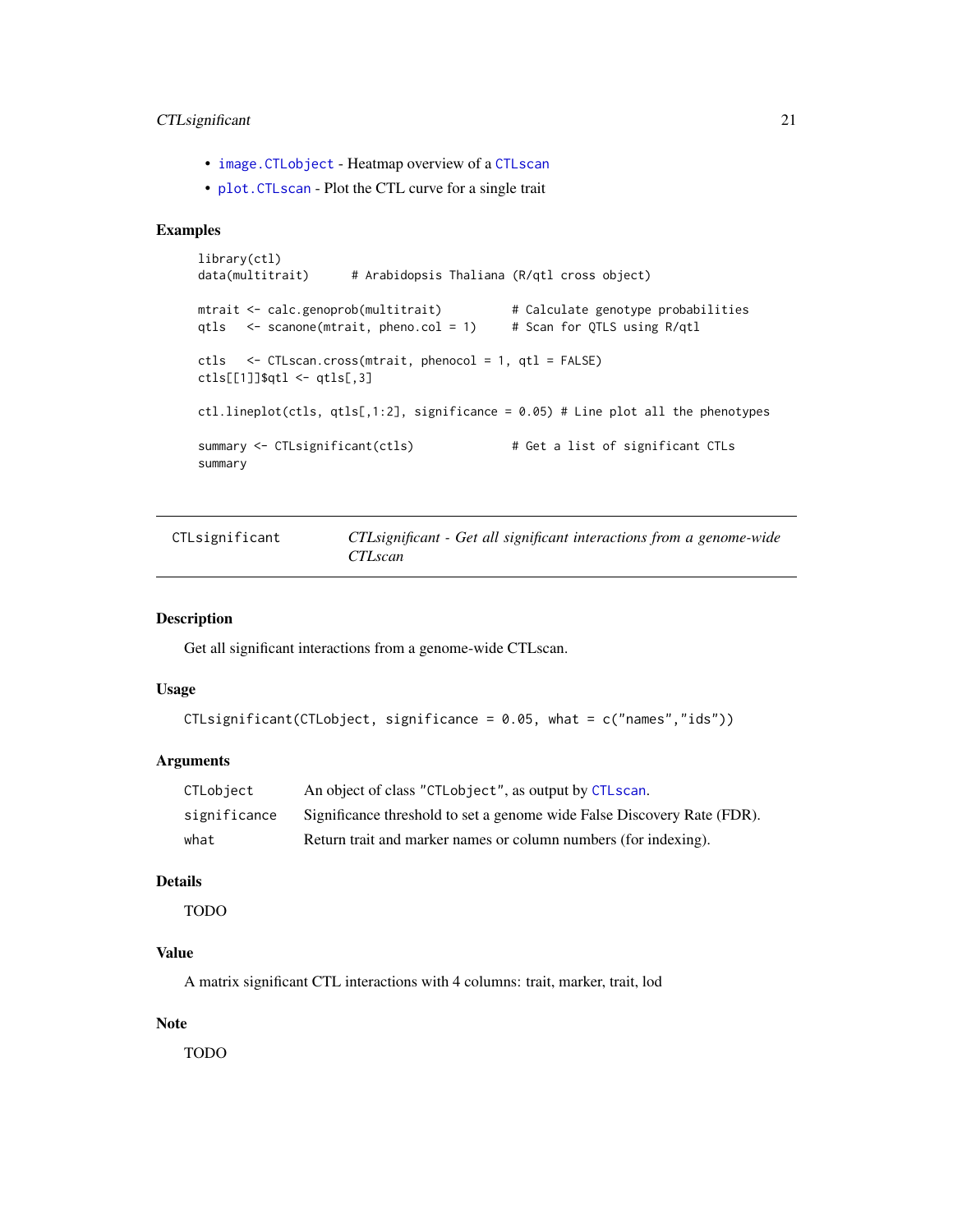## <span id="page-21-0"></span>Author(s)

Danny Arends<Danny.Arends@gmail.com> Maintainer: Danny Arends <Danny.Arends@gmail.com>

## References

TODO

## Examples

```
library(ctl)
data(ath.result)
all_interactions <- CTLsignificant(ath.result)
all_interactions[1:10, ]
trait1_interactions <- CTLsignificant(ath.result[[1]])
trait1_interactions
```

| detect.peaks | detect.peaks - Peak detection algorithm to 'flatten' data above a cer- |
|--------------|------------------------------------------------------------------------|
|              | tain threshold                                                         |

## Description

Peak detection algorithm to 'flatten' data above a certain threshold

#### Usage

```
detect.peaks(data, chrEdges = c(1), threshold = 4, verbose = FALSE)
```
## Arguments

| data      | A vector of scores per marker/locus. |
|-----------|--------------------------------------|
| chrEdges  | Start positions of the chromosomes.  |
| threshold | Threshold to determine regions.      |
| verbose   | Be verbose.                          |

## Details

TODO

## Value

TODO

## Note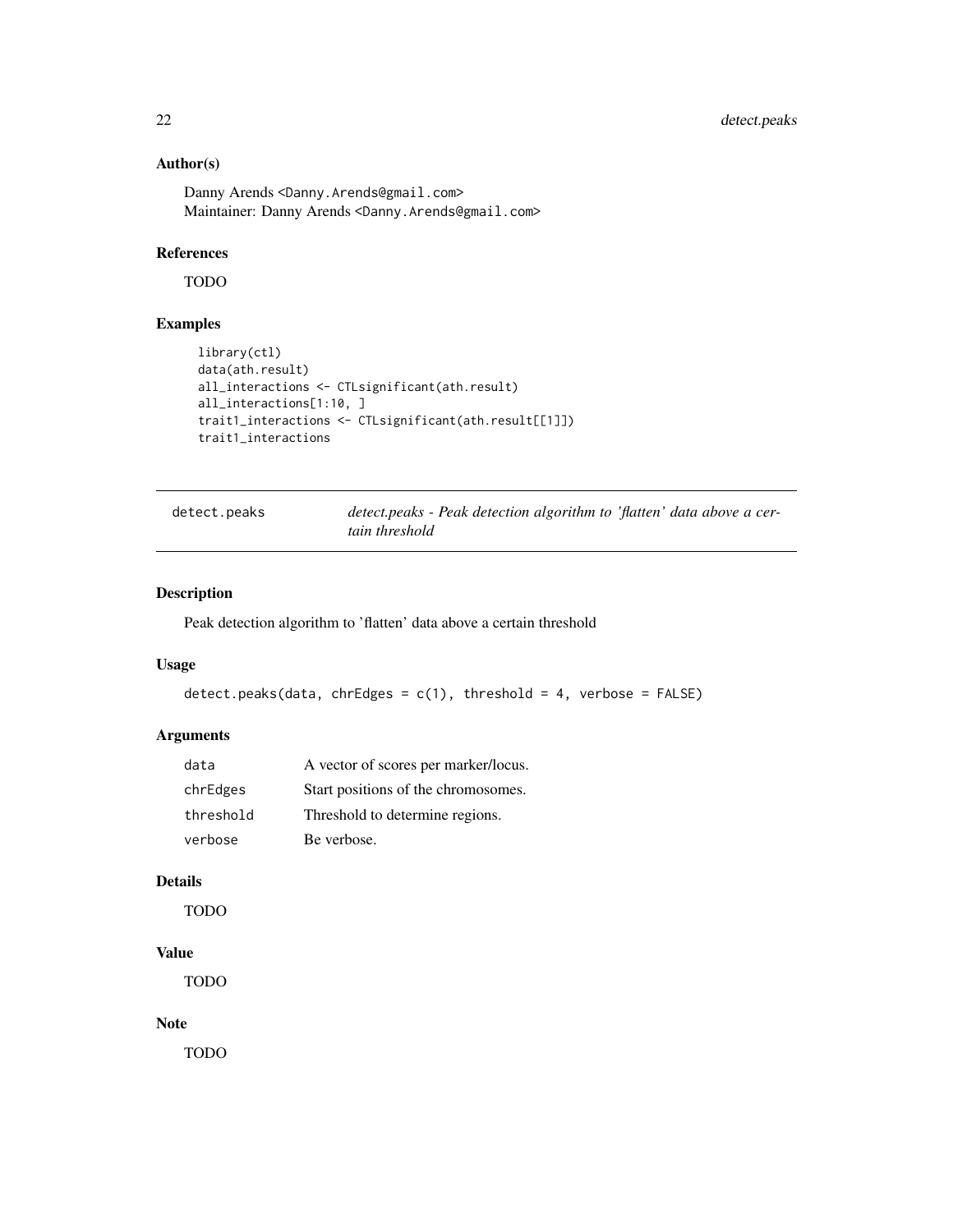## <span id="page-22-0"></span>hist.CTLobject 23

## Author(s)

Danny Arends <Danny.Arends@gmail.com> Maintainer: Danny Arends <Danny.Arends@gmail.com>

## References

TODO

## See Also

- [CTLscan](#page-16-1) Main function to scan for CTL
- [CTLsignificant](#page-20-1) Significant interactions from a [CTLscan](#page-16-1)
- [CTLnetwork](#page-12-1) Create a CTL network from a [CTLscan](#page-16-1)
- [image.CTLobject](#page-23-1) Heatmap overview of a [CTLscan](#page-16-1)
- [plot.CTLscan](#page-26-1) Plot the CTL curve for a single trait

## Examples

#TODO

hist.CTLobject *Plot histogram of CTL permutations*

## Description

Plot histogram of CTL permutations (the output of [CTLscan](#page-16-1)).

## Usage

```
## S3 method for class 'CTLobject'
hist(x, phenocol=1, ...)
```
## Arguments

|          | An object of class "CTLscan", as output by CTLscan.                                         |
|----------|---------------------------------------------------------------------------------------------|
| phenocol | Which phenotype column(s) should we analyse. Defaults to analyse all pheno-<br>type columns |
| $\cdot$  | Passed to the function image when it is called.                                             |

## Details

None.

## Value

For a detailed description, see [CTLprofiles](#page-14-1)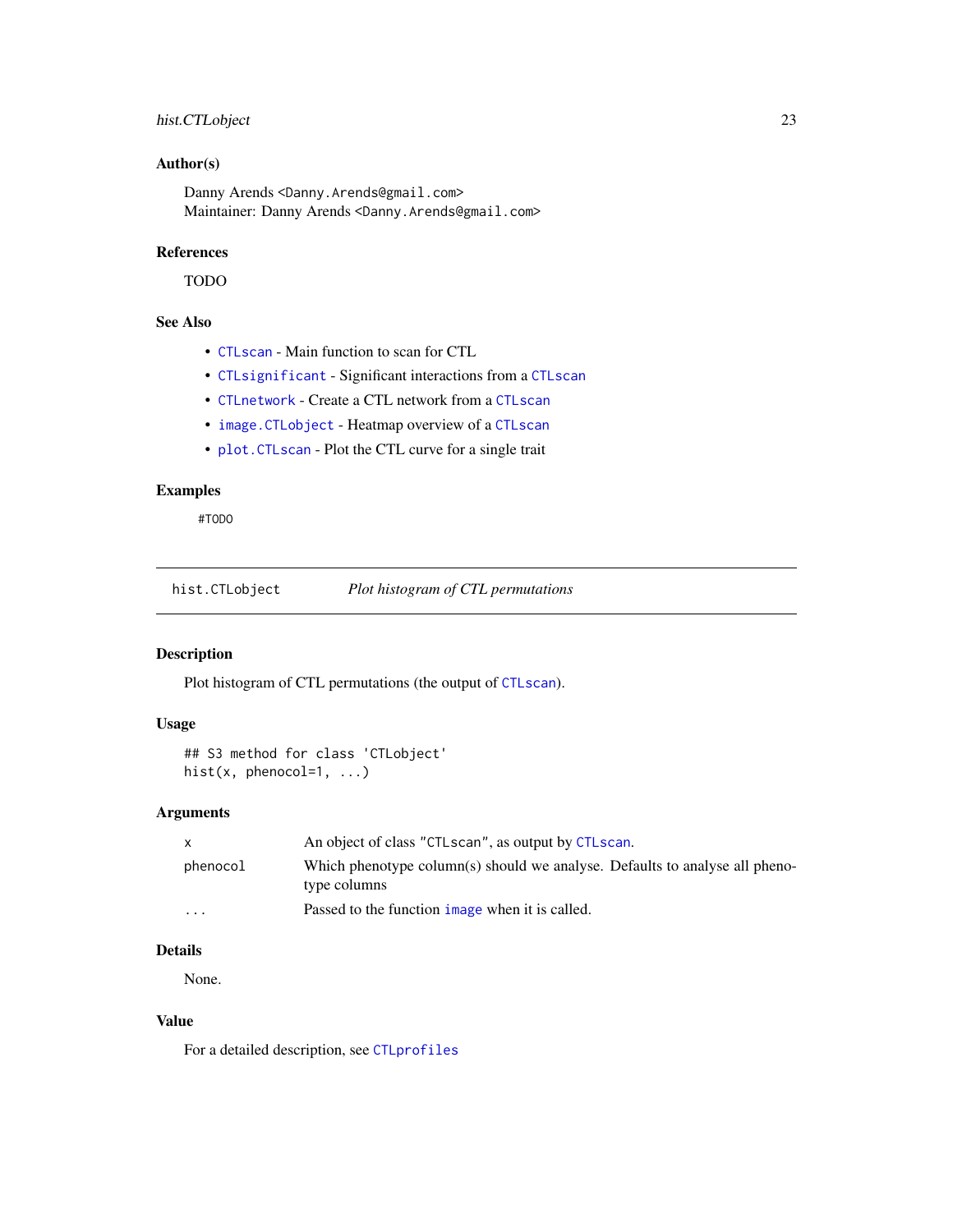#### <span id="page-23-0"></span>Author(s)

Danny Arends <Danny.Arends@gmail.com> Maintainer: Danny Arends <Danny.Arends@gmail.com>

## See Also

- [CTLscan](#page-16-1) Scan for CTL
- [CTLprofiles](#page-14-1) Extract CTL interaction profiles
- [print.CTLscan](#page-30-1) Print a summary of a CTLscan
- [par](#page-0-0) Plot parameters
- [colors](#page-0-0) Colors used in plotting

## Examples

```
library(ctl) \qquad # Load CTL library
data(ath.result)
hist(ath.result, phenocol = 1:3) # Compare the results of the first 3 scans
```
<span id="page-23-1"></span>image.CTLobject *Plot genome-wide CTL on multiple traits*

#### Description

Plot the CTL for genome-wide CTL on multiple traits (the output of [CTLscan](#page-16-1)).

#### Usage

```
## S3 method for class 'CTLobject'
image(x, against = c("markers", "phenotypes"), significance = 0.05,col=whiteblack, do.grid=TRUE, grid.col = "white", verbose = FALSE, add=FALSE,
breaks = c(0, 1, 2, 3, 10, 10000), marker_info, ...)
```
#### Arguments

| X            | An object of class "CTLscan", as output by CTLscan.                                                                           |
|--------------|-------------------------------------------------------------------------------------------------------------------------------|
| against      | Plot which interaction matrice, options are: markers: the phenotype*marker or<br>phenotypes: the phenotype*phenotypes matrix. |
| significance | Significance threshold to set a genome wide False Discovery Rate (FDR).                                                       |
| col          | Color-range used in plotting.                                                                                                 |
| do.grid      | When TRUE, grid lines are added to the plot.                                                                                  |
| grid.col     | Color used for the grid lines, only used when $do.\text{grid} = \text{TRUE}$ .                                                |
| verbose      | Be verbose.                                                                                                                   |
| add          | Add this plot to a previously opened plot window.                                                                             |
| breaks       | See par.                                                                                                                      |
| marker_info  | Information used to plot chromosome lines.                                                                                    |
| $\ddotsc$    | Passed to the function image when it is called.                                                                               |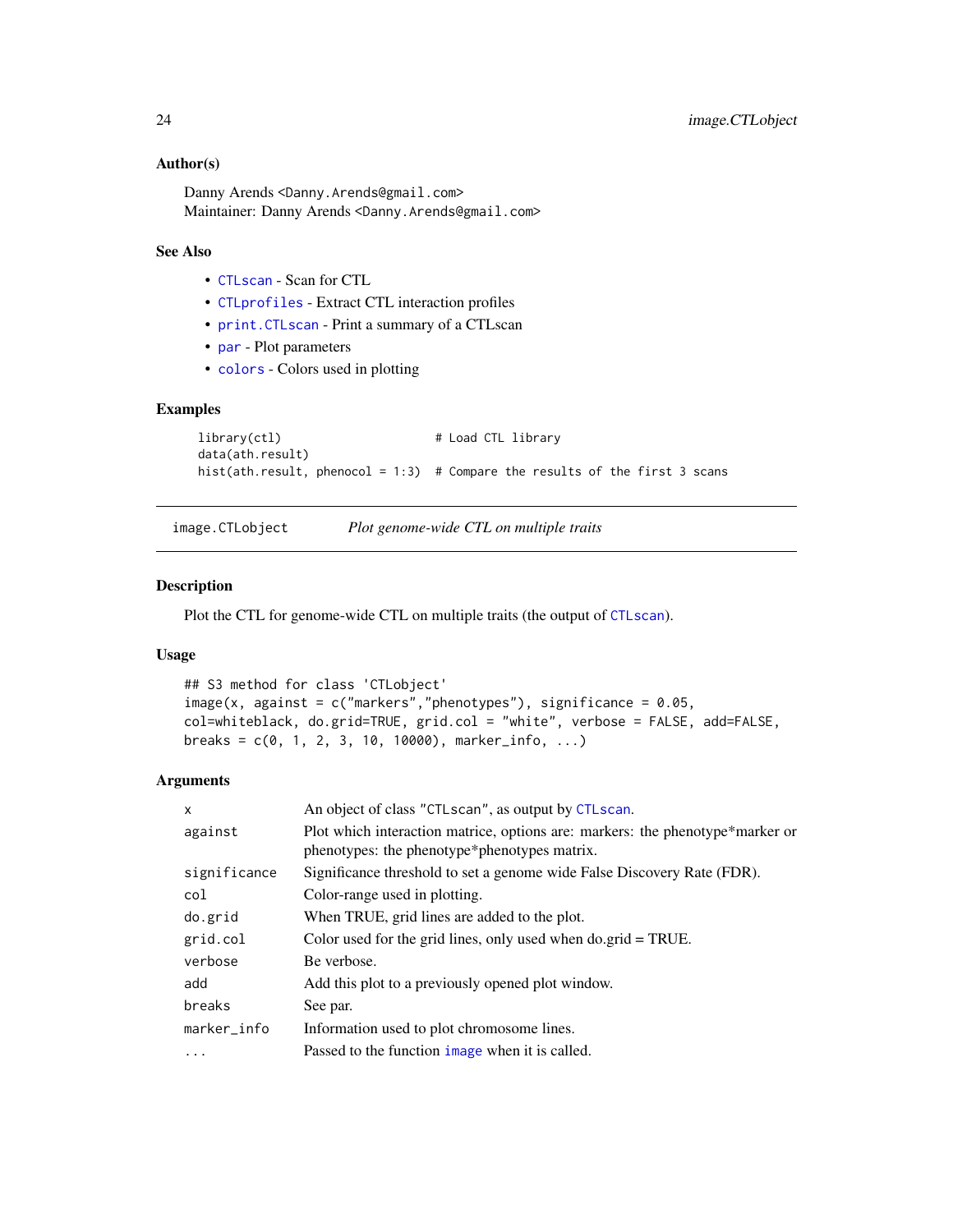## <span id="page-24-0"></span>plot.CTLobject 25

## Details

None.

## Value

For a detailed description, see [CTLprofiles](#page-14-1)

#### Author(s)

Danny Arends <Danny.Arends@gmail.com> Maintainer: Danny Arends <Danny.Arends@gmail.com>

## See Also

- [CTLscan](#page-16-1) Scan for CTL
- [CTLprofiles](#page-14-1) Extract CTL interaction profiles
- [print.CTLscan](#page-30-1) Print a summary of a CTLscan
- [par](#page-0-0) Plot parameters
- [colors](#page-0-0) Colors used in plotting

## Examples

```
library(ctl)
data(ath.result) # Arabidopsis Thaliana results
#Phenotype to phenotype matrix
p2p_matrix <- image(ath.result, against="phenotypes")
#Phenotype to marker matrix
p2m_matrix <- image(ath.result, against="markers")
```
plot.CTLobject *Plot CTL curves or heatmaps*

#### Description

Plot the CTL curve or heatmaps for a genome scan (the output of [CTLscan](#page-16-1)).

#### Usage

```
## S3 method for class 'CTLobject'
plot(x, phenocol = 1:length(x), ...)
```
## Arguments

|                         | An object of class "CTLobject", as output by CTLscan.                                               |
|-------------------------|-----------------------------------------------------------------------------------------------------|
| phenocol                | Which phenotype column(s) should we plot. Defaults to creating an image of<br>all phenotype columns |
| $\cdot$ $\cdot$ $\cdot$ | Passed to the function image. CTL object plot. CTL scan when it is called.                          |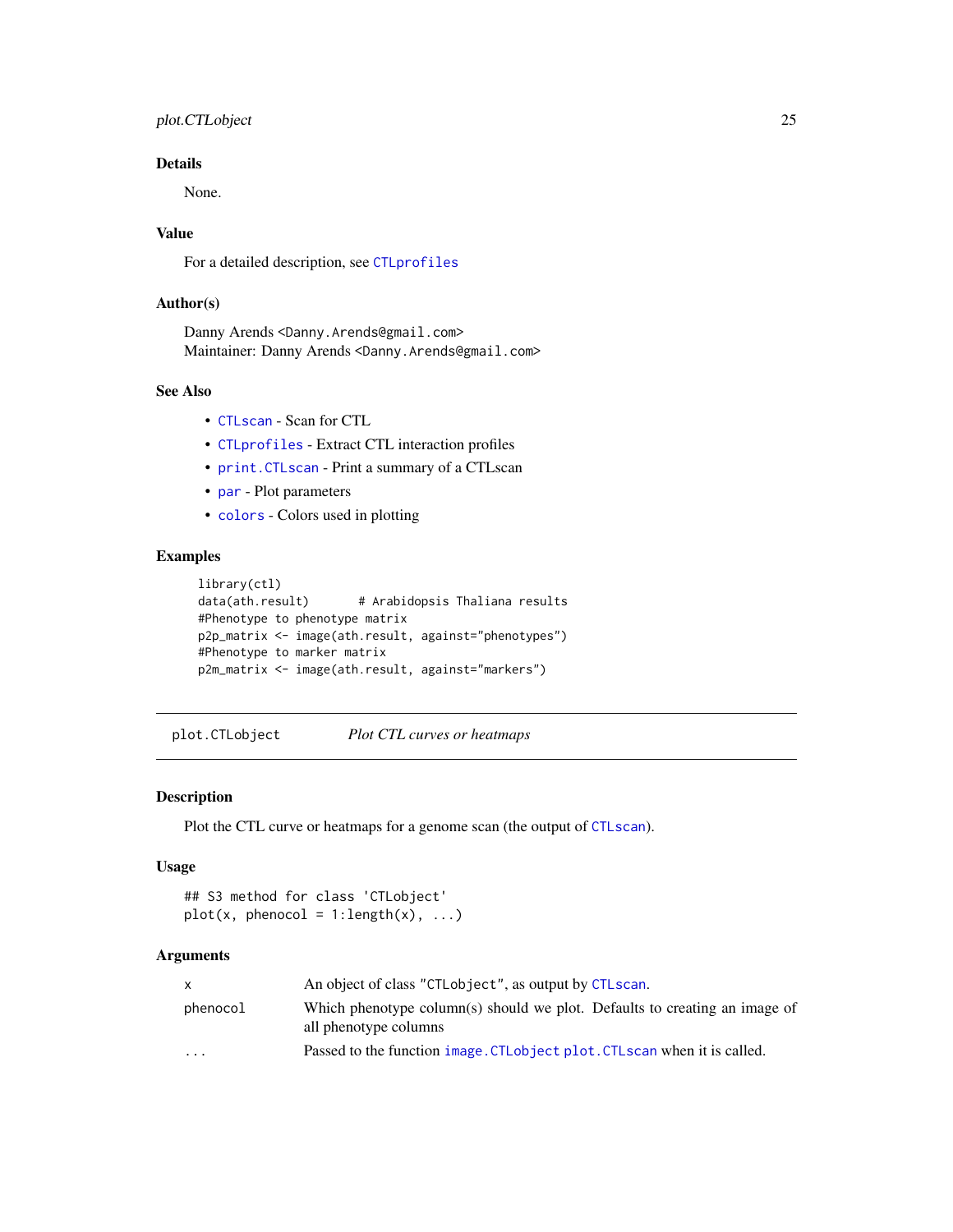## Details

None.

## Value

None.

## Author(s)

Danny Arends <Danny.Arends@gmail.com> Maintainer: Danny Arends <Danny.Arends@gmail.com>

## See Also

- [CTLscan](#page-16-1) Scan for CTL
- [print.CTLscan](#page-30-1) Print a summary of a CTLscan
- [par](#page-0-0) Plot parameters
- [colors](#page-0-0) Colors used in plotting

## Examples

```
library(ctl)
data(ath.result) # Arabidopsis Thaliana dataset
plot(ath.result)
```
plot.CTLpermute *Differential correlation versus likelihood plotted in curves*

## Description

Differential correlation versus likelihood plot curves.

#### Usage

```
## S3 method for class 'CTLpermute'
plot(x, type="s", ...)
```
## Arguments

|                      | An object of class "CTLscan".                                     |
|----------------------|-------------------------------------------------------------------|
| type                 | What type of plot should be drawn, for possible options see plot. |
| $\ddot{\phantom{0}}$ | Passed to the function plot when it is called.                    |

## Details

None.

<span id="page-25-0"></span>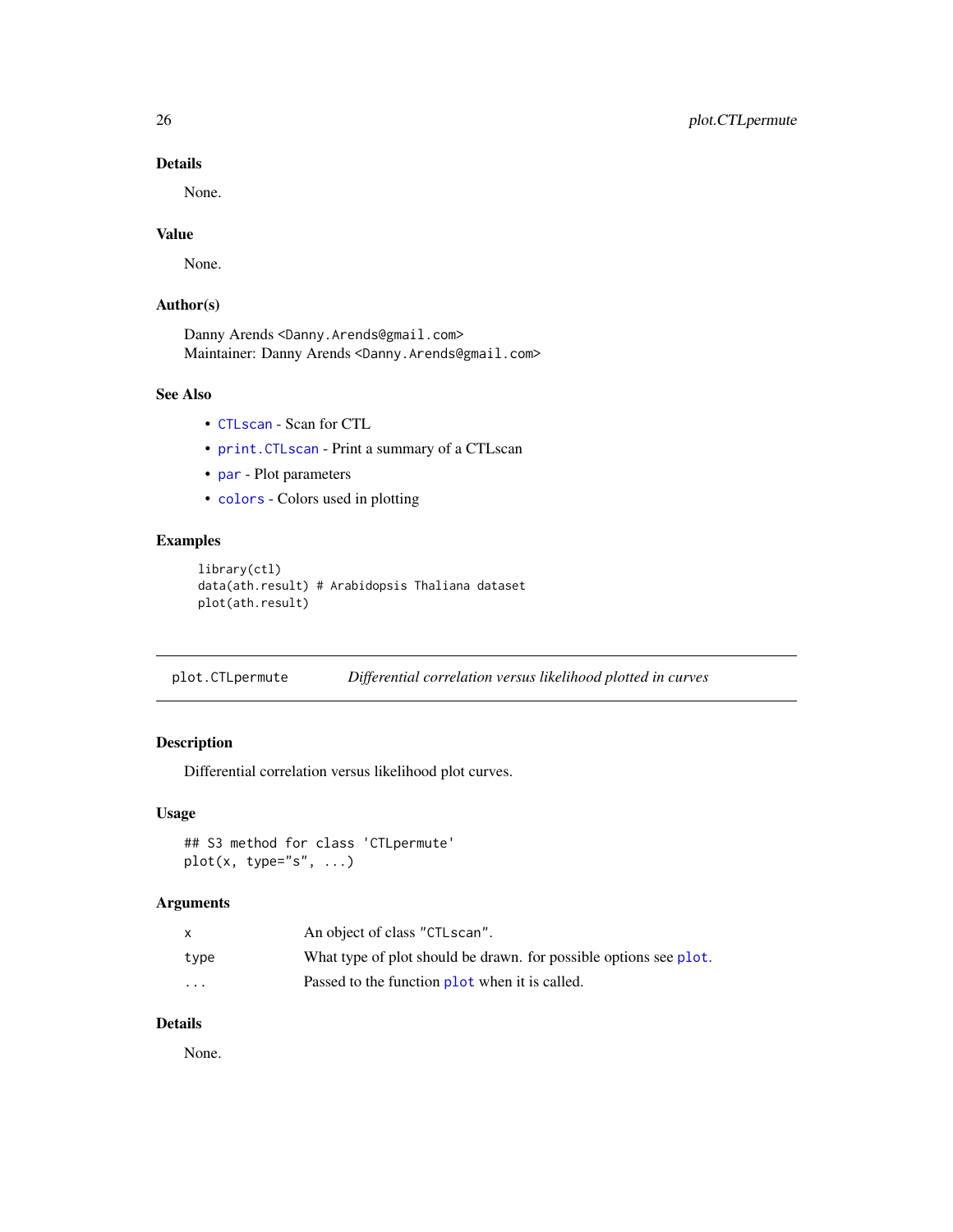## <span id="page-26-0"></span>plot.CTLscan 27

## Value

None.

## Author(s)

Danny Arends <Danny.Arends@gmail.com> Maintainer: Danny Arends <Danny.Arends@gmail.com>

## See Also

- [CTLscan](#page-16-1) Scan for CTL
- [print.CTLscan](#page-30-1) Print a summary of a CTLscan
- [par](#page-0-0) Plot parameters
- [colors](#page-0-0) Colors used in plotting

## Examples

```
library(ctl)
data(ath.result) # Arabidopsis Thaliana dataset
plot(ath.result[[1]]$perms)
```
<span id="page-26-1"></span>

plot.CTLscan *Plot CTL results as bar, line or GWAS plot.*

## Description

Plot the CTL results for a genome scan (the output of [CTLscan](#page-16-1)) as a barplot, curved line or GWAS plot.

## Usage

```
## S3 method for class 'CTLscan'
plot(x, mapinfo = NULL, type = c("barplot","gwas","line"),
onlySignificant = TRUE, significance = 0.05, gap = 25, plot.cutoff = FALSE,
do.legend=TRUE, legend.pos = "topleft", cex.legend=1.0, ydim=NULL,
ylab="-log10(P-value)", ...)
```
## Arguments

| x       | An object of class "CTLscan", as output by CTLscan.                                                                                                                                                                                                                                   |
|---------|---------------------------------------------------------------------------------------------------------------------------------------------------------------------------------------------------------------------------------------------------------------------------------------|
| mapinfo | The mapinfo matrix with 3 columns: "Chr" - the chromosome number, "cM"<br>- the location of the marker in centiMorgans and the 3rd column "Mbp" - The<br>location of the marker in Mega basepairs. If supplied the marker names (row-<br>names) should match those in the CTL object. |
| type    | Type of plot: Summed barplot, GWAS style plot or a basic line plot.                                                                                                                                                                                                                   |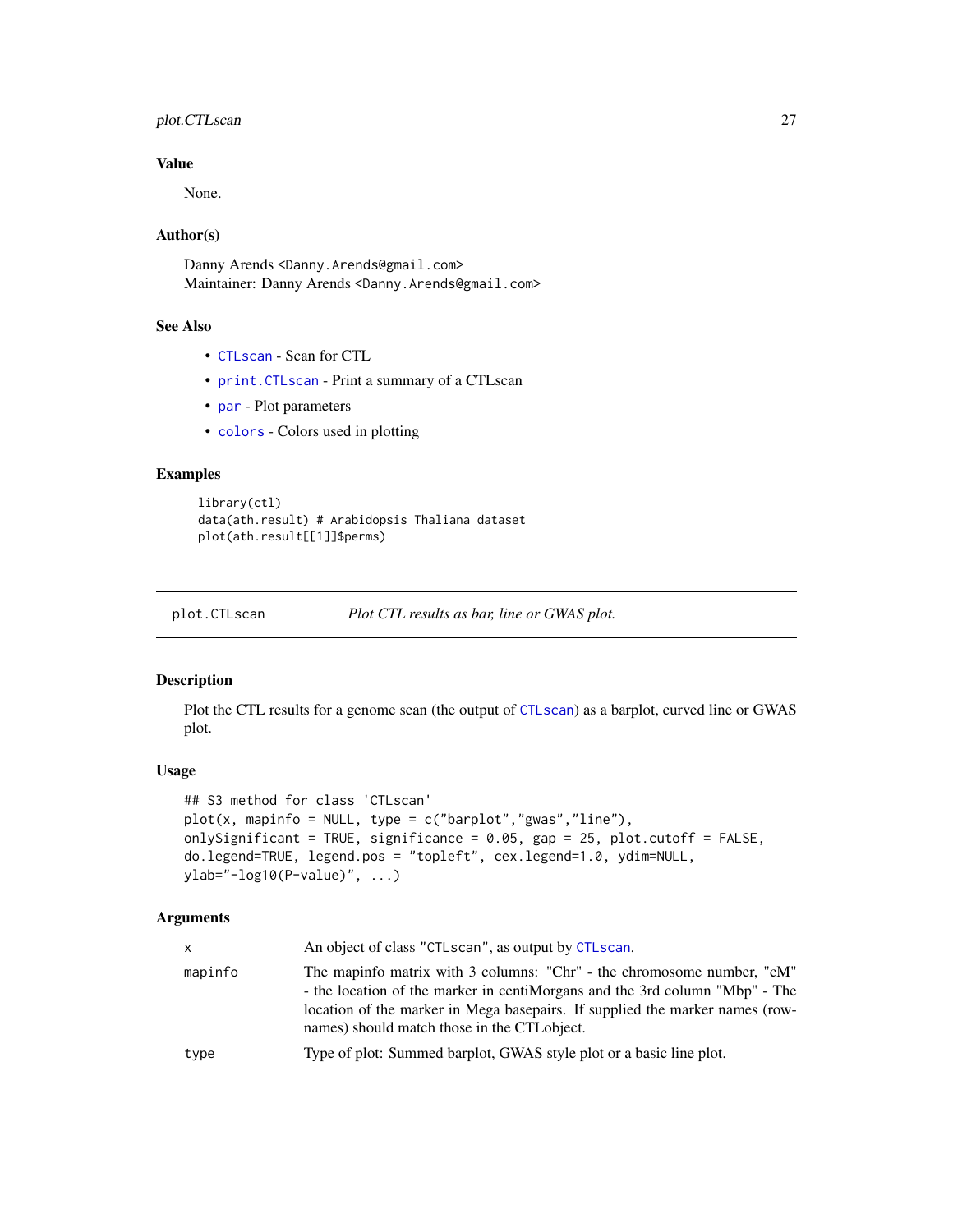| onlySignificant |                                                                                          |
|-----------------|------------------------------------------------------------------------------------------|
|                 | Plot only the significant contributions to the CTL profile.                              |
| significance    | Significance threshold for setting a genomewide FDR.                                     |
| gap             | Gap in Cm between chromosomes.                                                           |
| plot.cutoff     | Adds a line at -log10(significance) and adds a legend showing the significance<br>level. |
| do.legend       | Adds a legend showing which phenotypes contribute to the CTL profile.                    |
| legend.pos      | Position of the legend in the plot window.                                               |
| cex.legend      | Maginification of the text in the legend.                                                |
| ydim            | Dimension of the y-axis, if NULL then it will be calculated.                             |
| ylab            | Label for the y-axis.                                                                    |
| $\cdots$        | Passed to the function plot when it is called.                                           |

## Details

None.

## Value

None.

## Author(s)

Danny Arends <Danny.Arends@gmail.com> Maintainer: Danny Arends <Danny.Arends@gmail.com>

#### See Also

- [CTLscan](#page-16-1) Scan for CTL
- [print.CTLscan](#page-30-1) Print a summary of a CTLscan
- [par](#page-0-0) Plot parameters
- [colors](#page-0-0) Colors used in plotting

## Examples

```
library(ctl)
data(ath.result) # Arabidopsis thaliana results
data(ath.metabolites) # Arabidopsis thaliana data (phenotypes, genotypes and mapinfo
plot(ath.result[[3]])
plot(ath.result[[2]], mapinfo = ath.metab[[3]])
plot(ath.result[[1]], mapinfo = ath.metab[[3]])
plot(ath.result[[3]], mapinfo = ath.metab[[3]])
plot(ath.result[[3]], mapinfo = ath.metab[[3]], type="gwas")
plot(ath.result[[3]], mapinfo = ath.metab[[3]], type="line")
```
<span id="page-27-0"></span>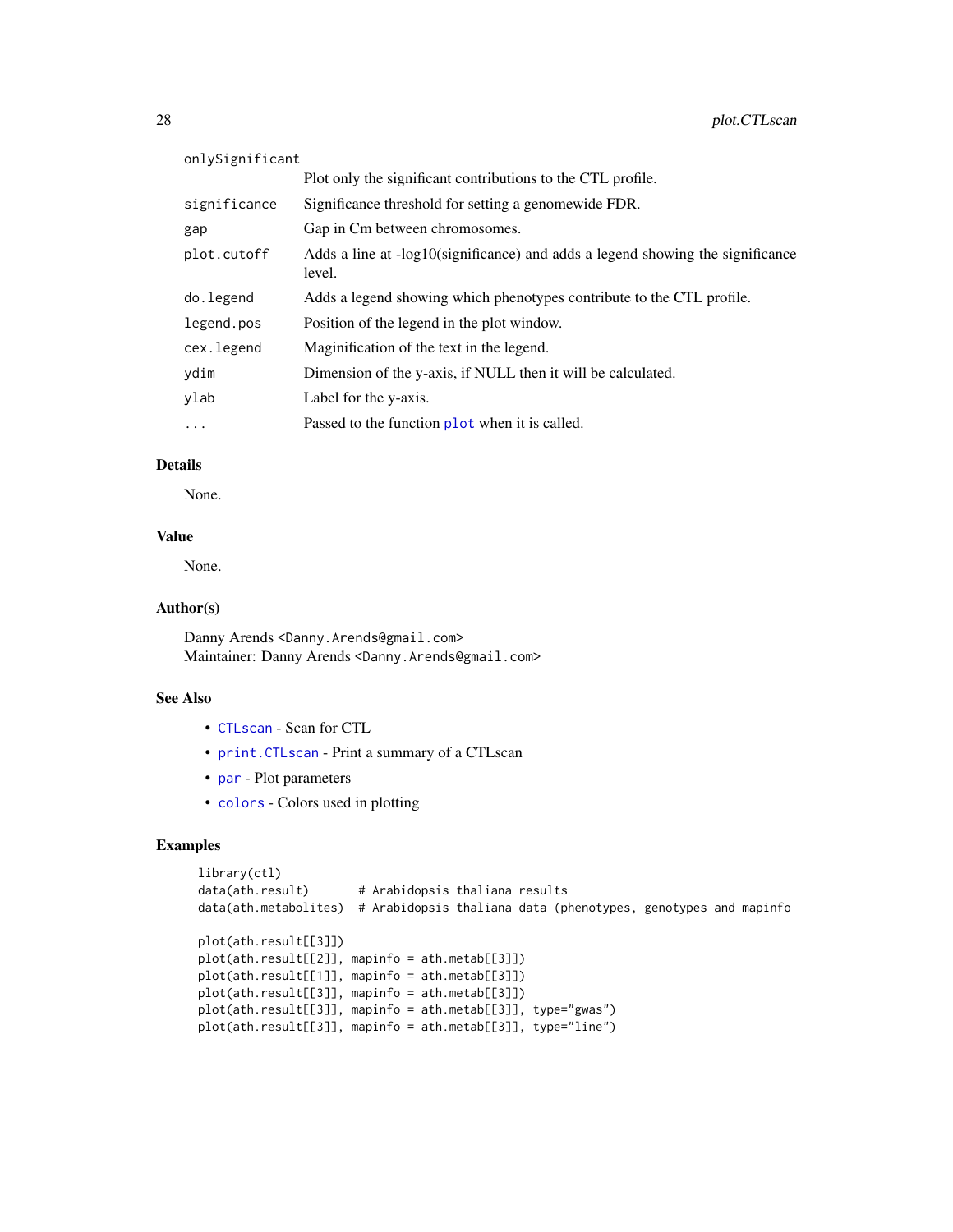<span id="page-28-0"></span>

## Description

Trait vs Trait scatterplot, colored by the selected genetic locus

## Usage

```
plotTraits(genotypes, phenotypes, phenocol = c(1, 2), marker = 1, doRank = FALSE)
```
## Arguments

| genotypes  | Matrix of genotypes. (individuals x markers)                                                       |
|------------|----------------------------------------------------------------------------------------------------|
| phenotypes | Matrix of phenotypes. (individuals x phenotypes)                                                   |
| phenocol   | Which phenotype column(s) should be plotted against each other, Default: phe-<br>notype 1 versus 2 |
| marker     | Which marker (column in genotypes) should be used to add genotype as a color<br>of the dots.       |
| doRank     | Transform quantitative data into ranked data before analyzing the slope.                           |

## Details

TODO

## Value

TODO

## Note

TODO

## Author(s)

Danny Arends <Danny.Arends@gmail.com> Maintainer: Danny Arends <Danny.Arends@gmail.com>

## References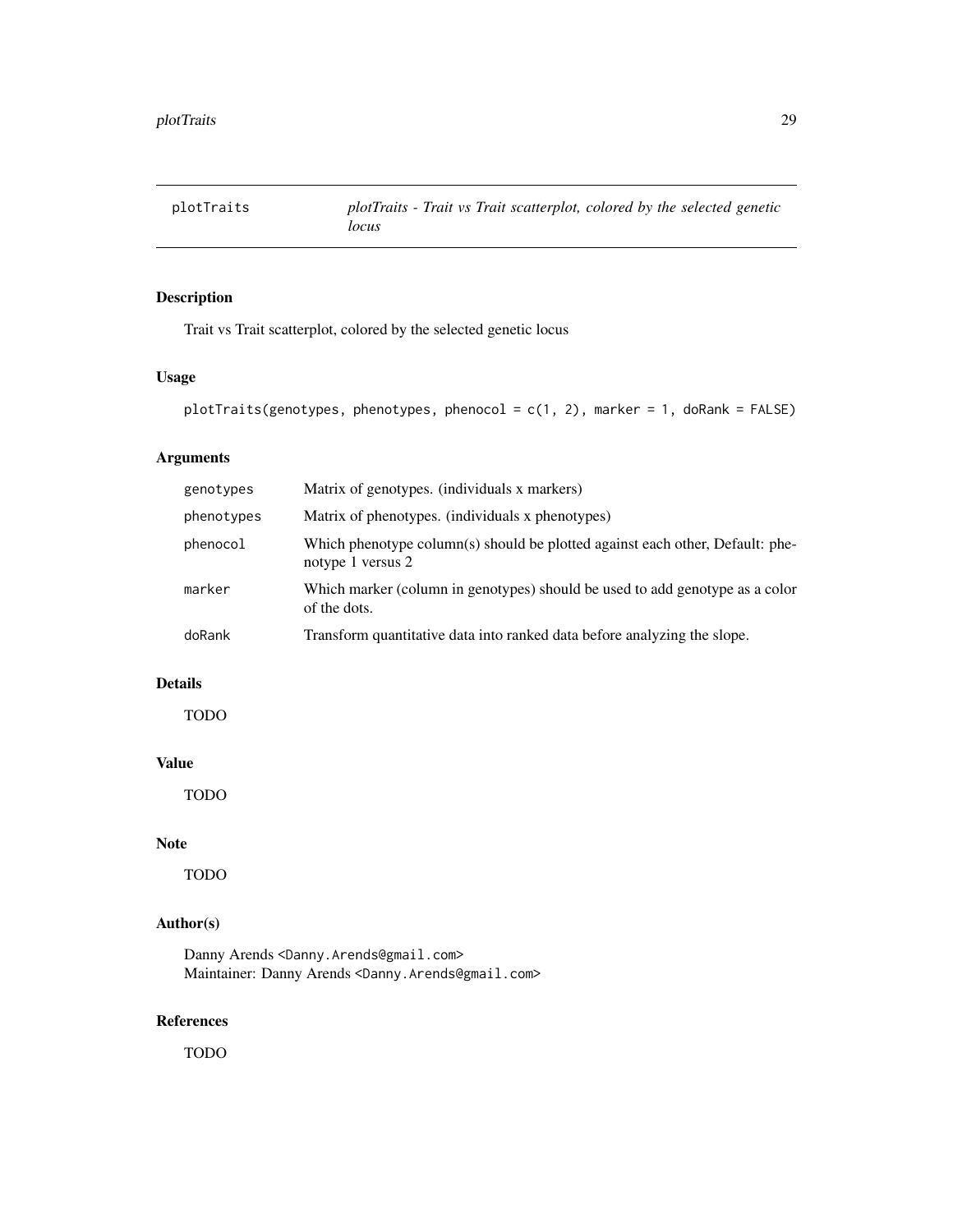## <span id="page-29-0"></span>See Also

- [CTLscan](#page-16-1) Main function to scan for CTL
- [CTLsignificant](#page-20-1) Significant interactions from a [CTLscan](#page-16-1)
- [CTLnetwork](#page-12-1) Create a CTL network from a [CTLscan](#page-16-1)
- [image.CTLobject](#page-23-1) Heatmap overview of a [CTLscan](#page-16-1)
- [plot.CTLscan](#page-26-1) Plot the CTL curve for a single trait

## Examples

```
library(ctl)
data(ath.metabolites) # Arabidopsis Thaliana data set
plotTraits(ath.metab$genotypes, ath.metab$phenotypes, marker=75, doRank = TRUE)
```
print.CTLobject *Print the results of a CTL genome scan*

## Description

Print the results of a multiple phenotype CTL genome scan produced by [CTLscan](#page-16-1).

#### Usage

```
## S3 method for class 'CTLobject'
print(x, \ldots)
```
#### Arguments

|          | An object of class "CTLobject", as output by CTLscan. |
|----------|-------------------------------------------------------|
| $\cdots$ | Ignored.                                              |

## Details

None.

## Value

None.

## Author(s)

Danny Arends <Danny.Arends@gmail.com> Maintainer: Danny Arends <Danny.Arends@gmail.com>

#### References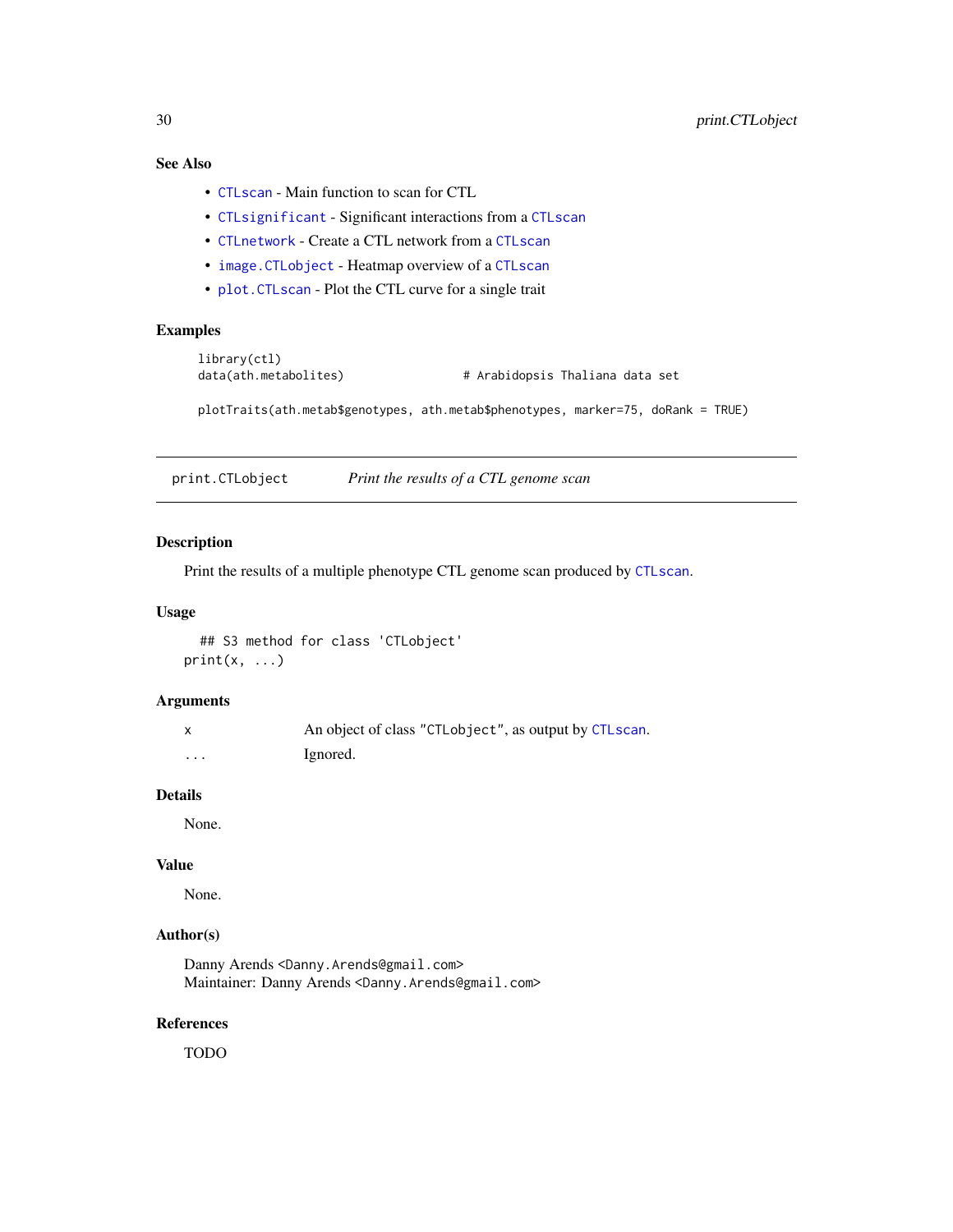## <span id="page-30-0"></span>print.CTLscan 31

## See Also

- [CTLscan](#page-16-1) Scan for CTL
- [plot.CTLscan](#page-26-1) Plot a CTLscan object

## Examples

#TODO

<span id="page-30-1"></span>print.CTLscan *Print the results of a single phenotype CTL scan*

## Description

Print the results of a single phenotype CTL scan produced by either [CTLmapping](#page-10-1) (Single phenotype scan) or [CTLscan](#page-16-1) (Multi phenotype scan).

## Usage

## S3 method for class 'CTLscan'  $print(x, \ldots)$ 

## Arguments

|          | An object of class "CTLscan". This is a single element from an "CTLobject", |
|----------|-----------------------------------------------------------------------------|
|          | as output by CTLscan.                                                       |
| $\cdots$ | Ignored.                                                                    |

#### Details

None.

## Value

None.

## Author(s)

Danny Arends <Danny.Arends@gmail.com> Maintainer: Danny Arends <Danny.Arends@gmail.com>

## References

TODO

## See Also

- [CTLscan](#page-16-1) Scan for CTL
- [plot.CTLscan](#page-26-1) Plot a CTLscan object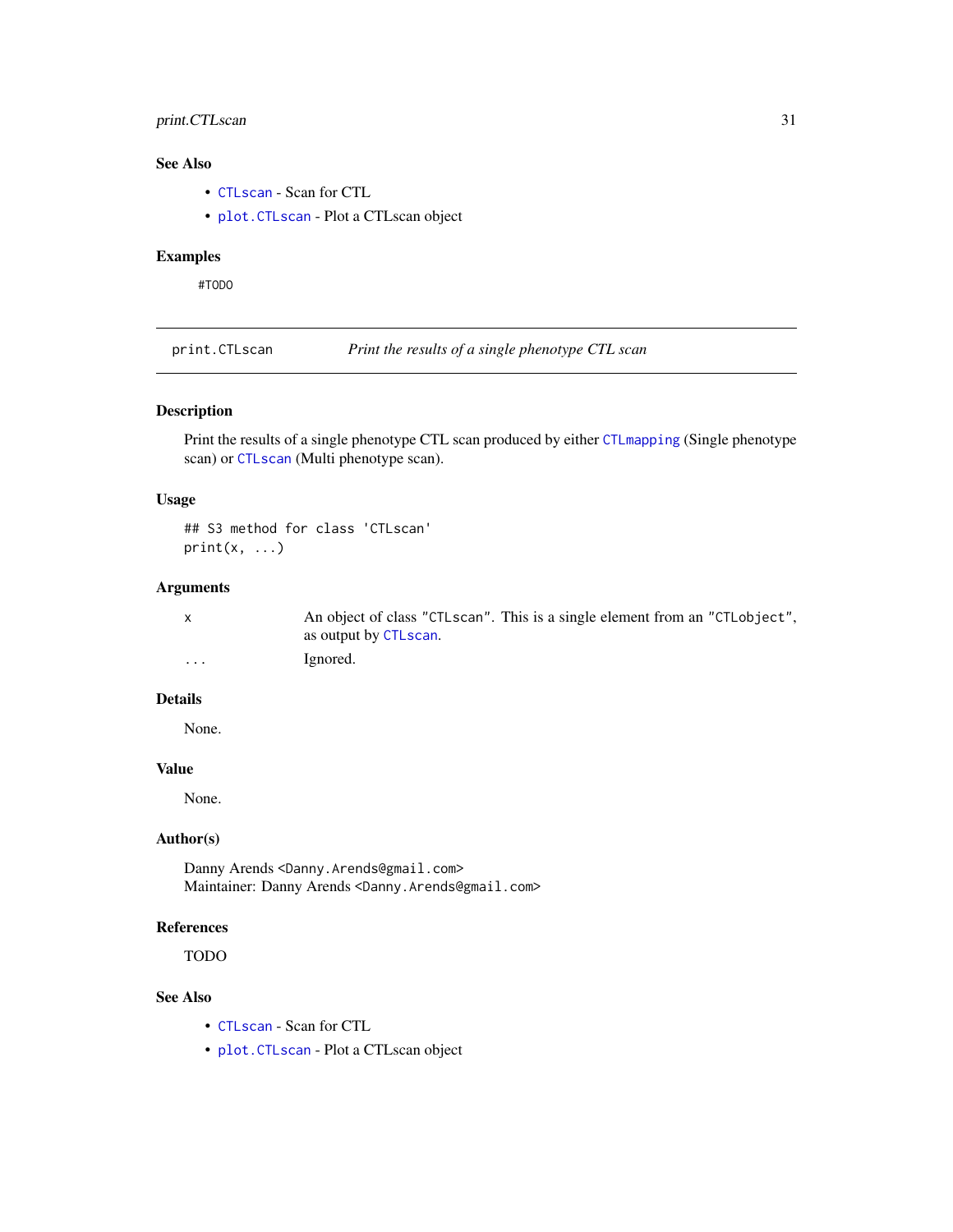32 qtlimage and the state of the state of the state of the state of the state of the state of the state of the state of the state of the state of the state of the state of the state of the state of the state of the state o

## Examples

#TODO

qtlimage *Plot a QTL heatmap of the phenotypes scanned by CTLscan*

## Description

Plots the QTL heatmap of a genome wide QTL scan (part of the output of [CTLscan](#page-16-1)).

## Usage

```
qtlimage(x, do.grid=TRUE, grid.col="white", verbose=FALSE, ...)
```
#### Arguments

| X                       | An object of class "CTLobject", as output by CTLscan.                          |
|-------------------------|--------------------------------------------------------------------------------|
| do.grid                 | When TRUE, grid lines are added to the plot.                                   |
| grid.col                | Color used for the grid lines, only used when $do.\text{grid} = \text{TRUE}$ . |
| verbose                 | Be verbose.                                                                    |
| $\cdot$ $\cdot$ $\cdot$ | Passed to the function plot when it is called.                                 |

## Details

None.

#### Value

None.

## Author(s)

Danny Arends <Danny.Arends@gmail.com> Maintainer: Danny Arends <Danny.Arends@gmail.com>

## See Also

- [CTLscan](#page-16-1) Scan for CTL
- [print.CTLscan](#page-30-1) Print a summary of a CTLscan
- [par](#page-0-0) Plot parameters
- [colors](#page-0-0) Colors used in plotting

## Examples

```
library(ctl) # Load CTL library
data(ath.result) # Arabidopsis Thaliana results
qtlimage(ath.result) # Plot only the qtls
```
<span id="page-31-0"></span>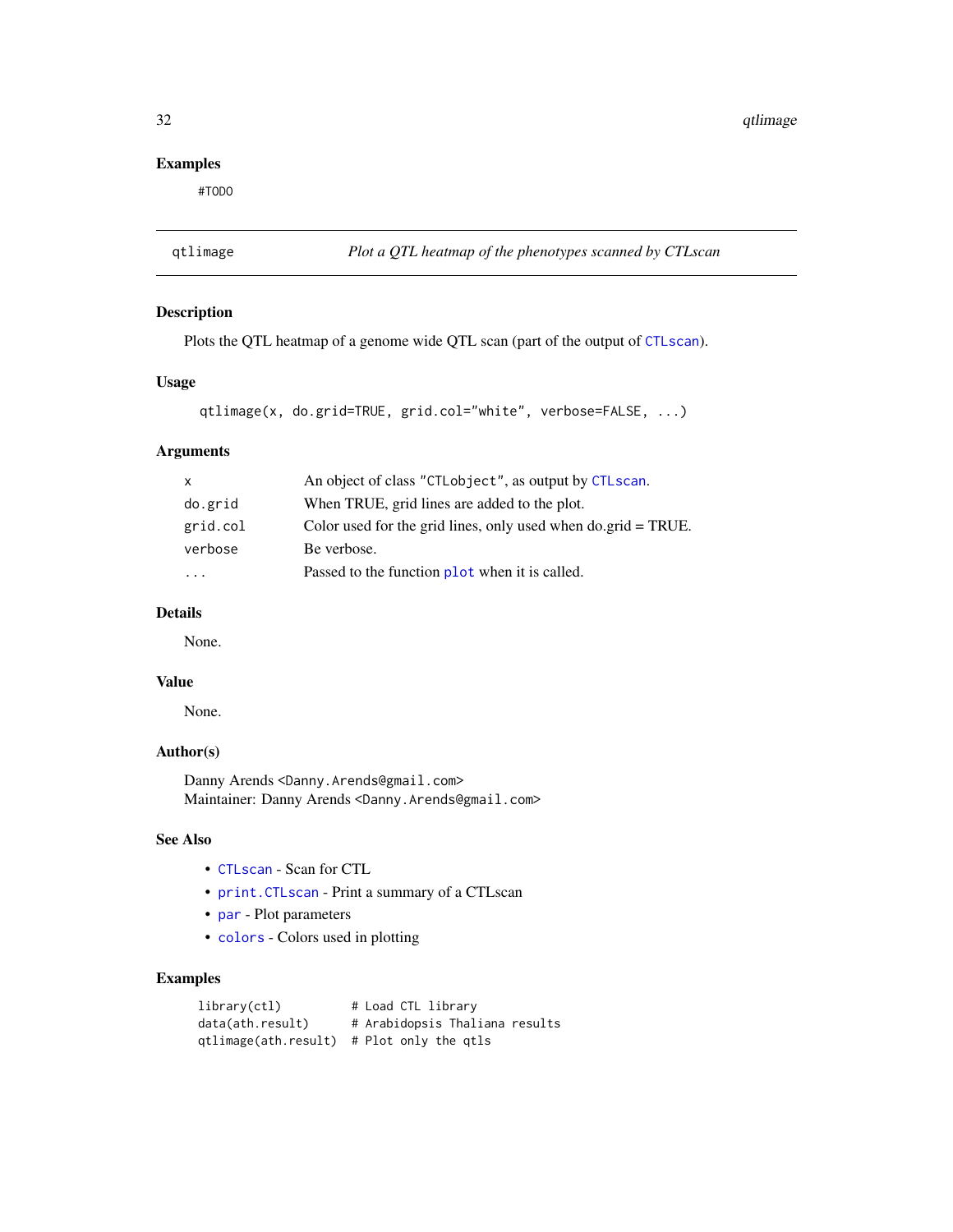## <span id="page-32-0"></span>Description

Internal QTL mapping method used by the CTL analysis, associates every column in the genotypes with a single phenotype

#### Usage

```
QTLmapping(genotypes, phenotypes, phenocol = 1, verbose = TRUE)
```
#### Arguments

| genotypes  | Matrix of genotypes. (individuals x markers)                                           |
|------------|----------------------------------------------------------------------------------------|
| phenotypes | Matrix of phenotypes. (individuals x phenotypes)                                       |
| phenocol   | Which phenotype column(s) should we analyse. Default: Analyse a single phe-<br>notype. |
| verbose    | Be verbose.                                                                            |

## Details

## TODO

• NOTE: Slow approach, it is adviced to use your own QTL mapping data

## Value

vector of LOD scores for each genotype column, for phenotype column phenocol

#### Note

TODO

## Author(s)

Danny Arends <Danny.Arends@gmail.com> Maintainer: Danny Arends <Danny.Arends@gmail.com>

## References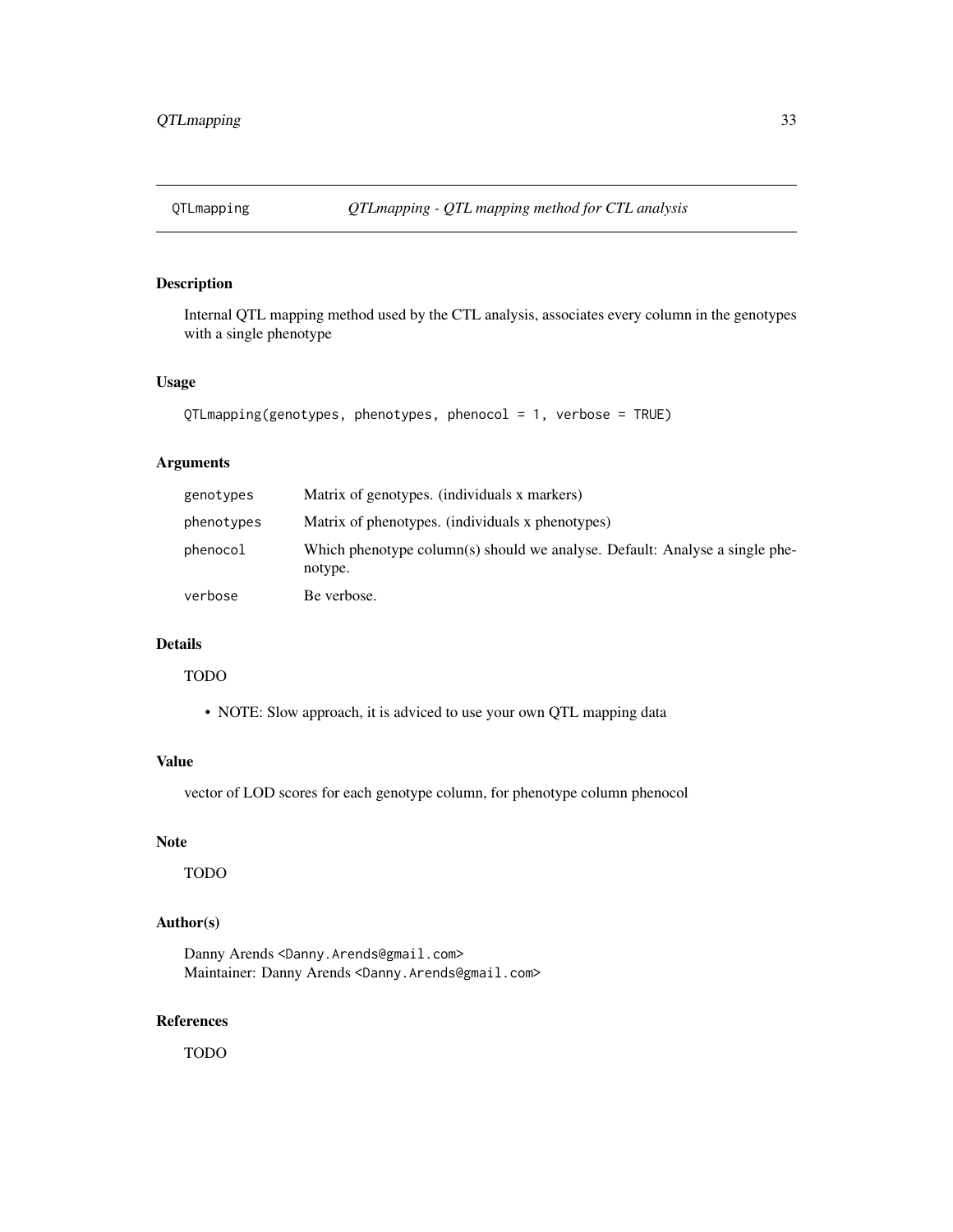<span id="page-33-0"></span>34 scanSD scanSD scanSD scanSD scanSD scanSD scanSD scanSD scanSD scanSD scanSD scanSD scanSD scanSD scanSD scanSD scanSD scanSD scanSD scanSD scanSD scanSD scanSD scanSD scanSD scanSD scanSD scanSD scanSD scanSD scanSD sc

## See Also

- [CTLscan](#page-16-1) Main function to scan for CTL
- [CTLscan.cross](#page-18-1) Use an R/qtl cross object with [CTLscan](#page-16-1)
- [CTLsignificant](#page-20-1) Significant interactions from a [CTLscan](#page-16-1)
- [plot.CTLscan](#page-26-1) Plot the CTL curve for a single trait

## Examples

```
library(ctl)
data(ath.metabolites) # Arabidopsis Thaliana dataset
qtldata <- QTLmapping(ath.metab$genotypes, ath.metab$phenotypes, phenocol = 23)
plot(qtldata) # Plot the results of the QTL scan for the phenotype
```

| scanSD | scanSD - Analyze the differences in Standard Deviation between geno- |
|--------|----------------------------------------------------------------------|
|        | types between two traits                                             |

## Description

Analyze the differences in Standard Deviation between genotypes between two traits

## Usage

scanSD(genotypes, phenotypes, phenocol=c(1,2), doRank = FALSE)

## Arguments

| genotypes  | Matrix of genotypes. (individuals x markers)                                                       |
|------------|----------------------------------------------------------------------------------------------------|
| phenotypes | Matrix of phenotypes. (individuals x phenotypes)                                                   |
| phenocol   | Which phenotype column(s) should be plotted against each other, Default: phe-<br>notype 1 versus 2 |
| doRank     | Transform quantitative data into ranked data before analyzing the slope.                           |

### Details

TODO

## Value

TODO

#### Note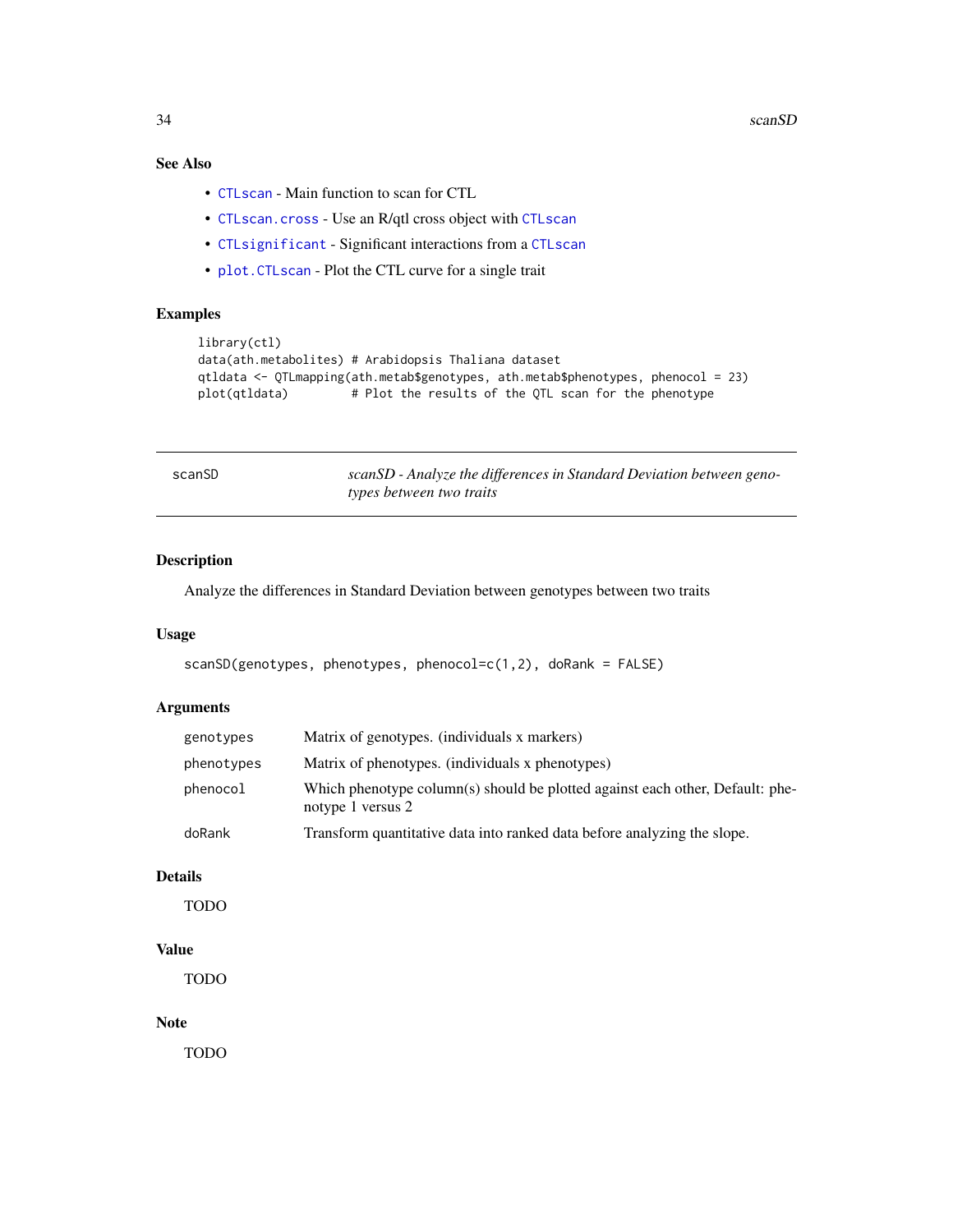#### <span id="page-34-0"></span>scanSD.cross 35

## Author(s)

Danny Arends <Danny.Arends@gmail.com> Maintainer: Danny Arends <Danny.Arends@gmail.com>

#### References

TODO

## See Also

- [CTLscan](#page-16-1) Main function to scan for CTL
- [CTLsignificant](#page-20-1) Significant interactions from a [CTLscan](#page-16-1)
- [CTLnetwork](#page-12-1) Create a CTL network from a [CTLscan](#page-16-1)
- [image.CTLobject](#page-23-1) Heatmap overview of a [CTLscan](#page-16-1)
- [plot.CTLscan](#page-26-1) Plot the CTL curve for a single trait

## Examples

```
library(ctl)
data(multitrait) # Arabidopsis Thaliana (R/qtl cross object)
sds <- scanSD(pull.geno(multitrait),pull.pheno(multitrait))
```

| scanSD.cross | scanSD.cross - Analyze the differences in standard deviation between |
|--------------|----------------------------------------------------------------------|
|              | two traits at a certain genetic marker (R/qtl cross object)          |

#### Description

Analyze the differences in standard deviation between two traits at a certain genetic marker

#### Usage

```
scanSD.cross(cross, phenocol = c(1,2), doRank = FALSE)
```
#### Arguments

| cross    | An object of class cross. See read, cross for details.                                             |
|----------|----------------------------------------------------------------------------------------------------|
| phenocol | Which phenotype column(s) should be plotted against each other, Default: phe-<br>notype 1 versus 2 |
| doRank   | Transform quantitative data into ranked data before analyzing the slope.                           |

## Details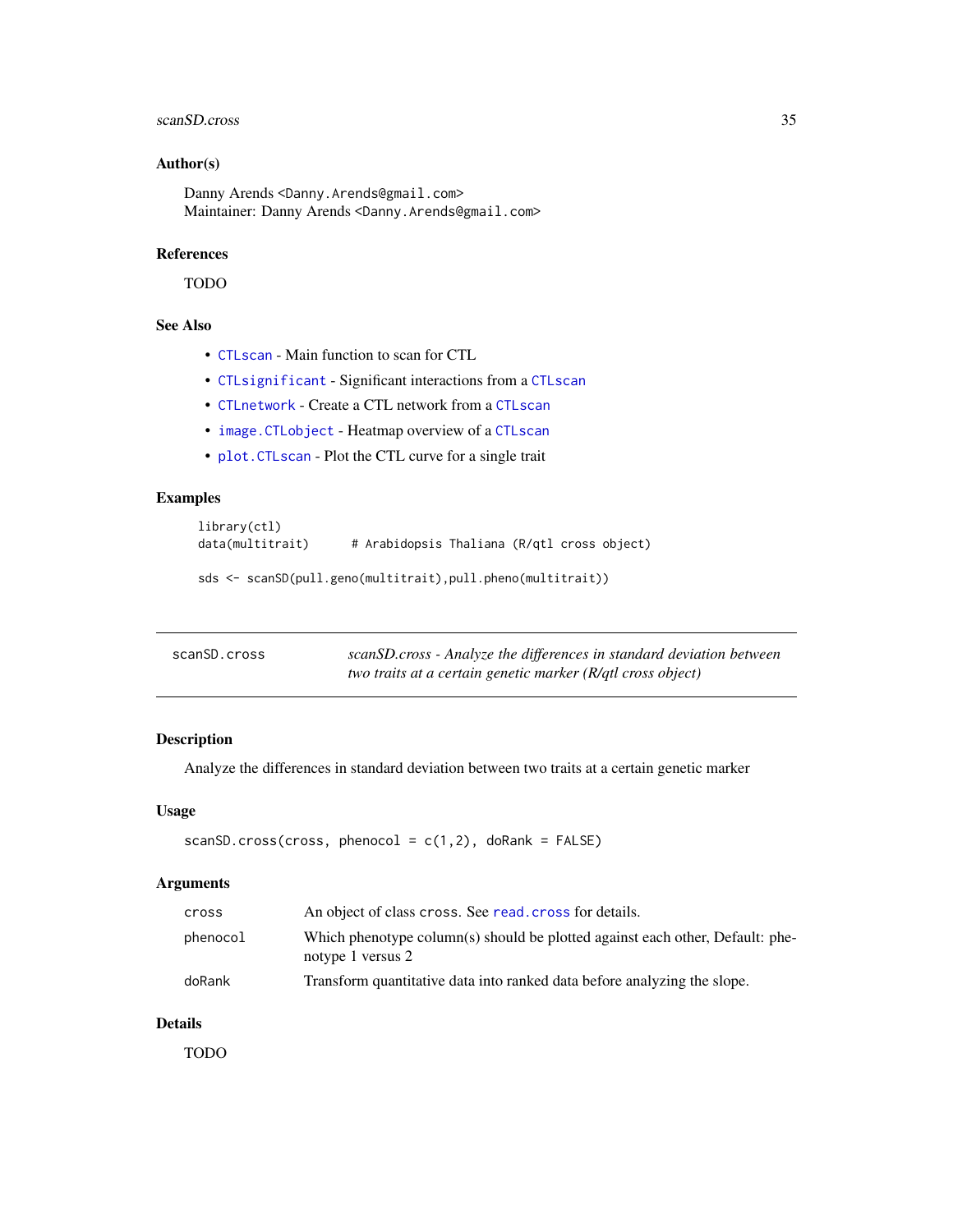## Value

TODO

## Note

TODO

#### Author(s)

Danny Arends <Danny.Arends@gmail.com> Maintainer: Danny Arends <Danny.Arends@gmail.com>

#### References

TODO

## See Also

- [CTLscan](#page-16-1) Main function to scan for CTL
- [CTLsignificant](#page-20-1) Significant interactions from a [CTLscan](#page-16-1)
- [CTLnetwork](#page-12-1) Create a CTL network from a [CTLscan](#page-16-1)
- [image.CTLobject](#page-23-1) Heatmap overview of a [CTLscan](#page-16-1)
- [plot.CTLscan](#page-26-1) Plot the CTL curve for a single trait

## Examples

```
library(ctl)
data(multitrait) # Arabidopsis Thaliana (R/qtl cross object)
sds <- scanSD.cross(multitrait)
```
scanSlopes *scanSlopes - Create a slope difference profile between two traits*

## Description

Create a slope difference profile between two traits

## Usage

```
scanSlopes(genotypes, phenotypes, phenocol = 1, doRank = FALSE, verbose = FALSE)
```
<span id="page-35-0"></span>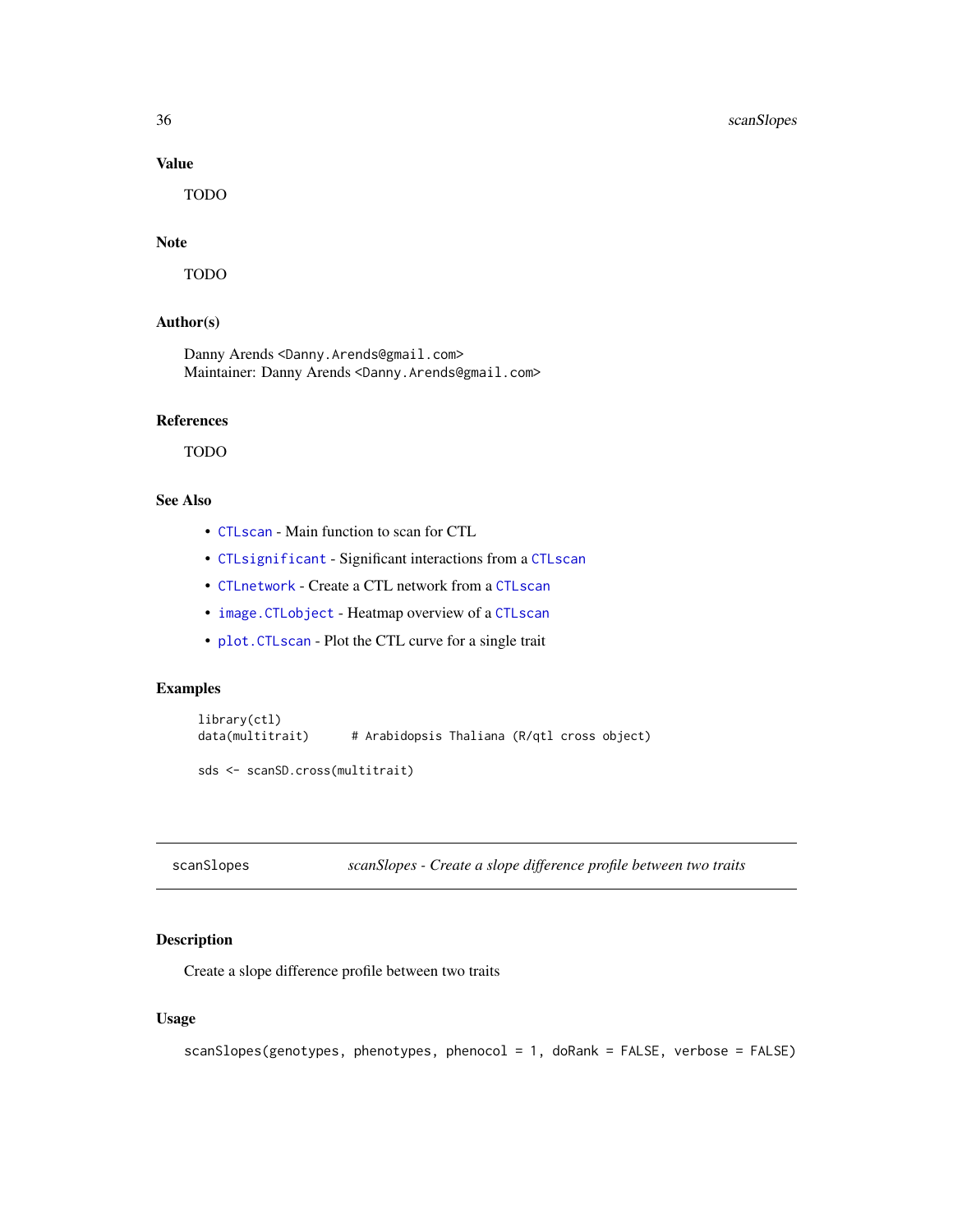## scanSlopes 37

## Arguments

| genotypes  | Matrix of genotypes. (individuals x markers)                               |
|------------|----------------------------------------------------------------------------|
| phenotypes | Matrix of phenotypes. (individuals x phenotypes)                           |
| phenocol   | Which phenotype column(s) should we analyse. Default: Analyse phenotype 1. |
| doRank     | Transform quantitative data into ranked data before analyzing the slope.   |
| verbose    | Be verbose.                                                                |

## Details

TODO

#### Value

TODO

## Note

TODO

#### Author(s)

Danny Arends <Danny.Arends@gmail.com> Maintainer: Danny Arends <Danny.Arends@gmail.com>

## References

TODO

## See Also

- [CTLscan](#page-16-1) Main function to scan for CTL
- [CTLsignificant](#page-20-1) Significant interactions from a [CTLscan](#page-16-1)
- [CTLnetwork](#page-12-1) Create a CTL network from a [CTLscan](#page-16-1)
- [image.CTLobject](#page-23-1) Heatmap overview of a [CTLscan](#page-16-1)
- [plot.CTLscan](#page-26-1) Plot the CTL curve for a single trait

## Examples

```
library(ctl)
```
data(ath.metabolites) # Arabidopsis Thaliana data set

slopes <- scanSlopes(ath.metab\$genotypes, ath.metab\$phenotypes[,1:4], phenocol = 2) image(1:nrow(slopes), 1:ncol(slopes), -log10(slopes))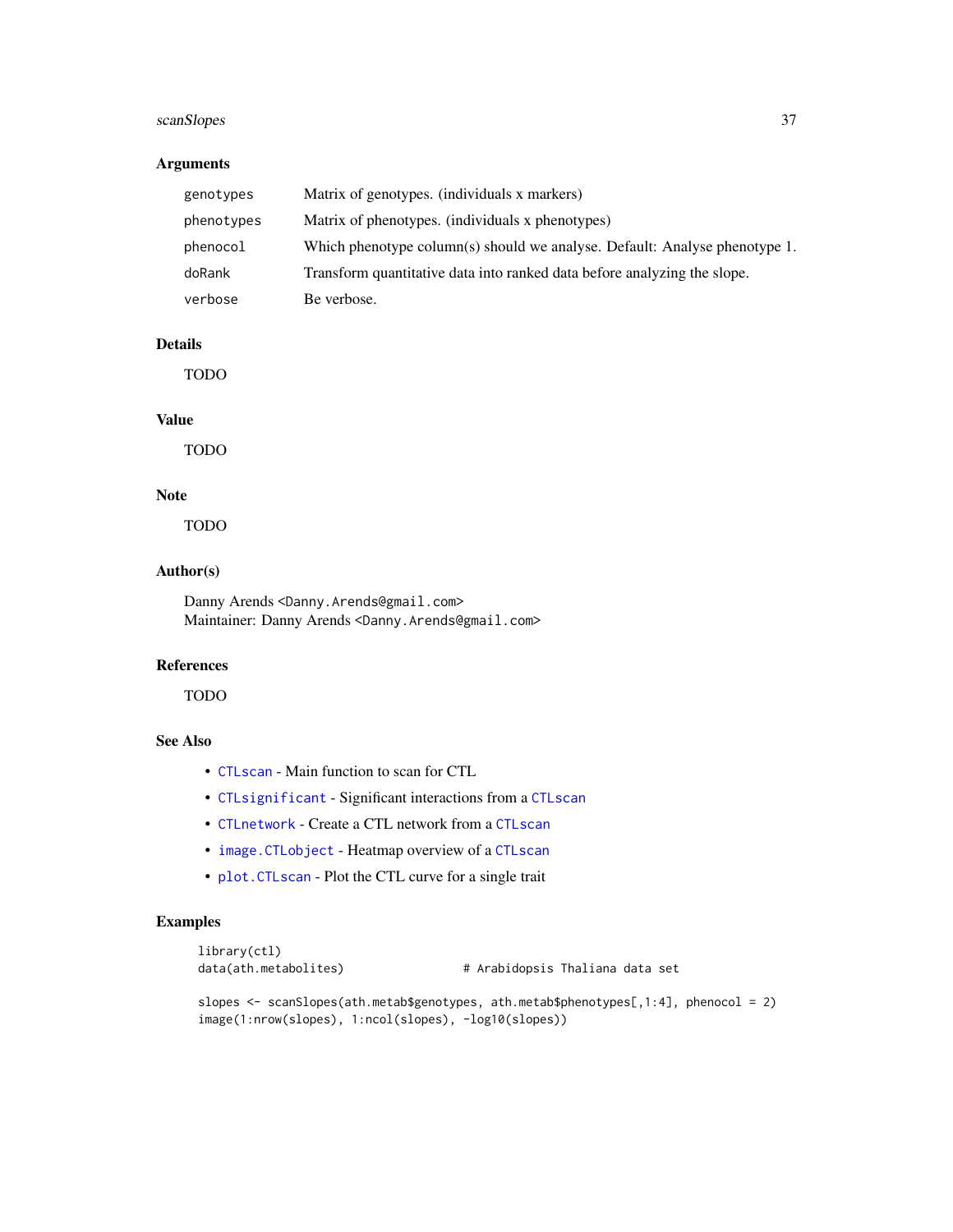<span id="page-37-0"></span>scanSlopes.cross *scanSlopes.cross - Create a slope difference profile between two traits (R/qtl cross object)*

## Description

Create a slope difference profile between two traits (using an R/qtl cross object)

## Usage

```
scanSlopes.cross(cross, phenocol = 1, doRank = FALSE, verbose = FALSE)
```
## Arguments

| cross    | An object of class cross. See read, cross for details.                    |
|----------|---------------------------------------------------------------------------|
| phenocol | Which phenotype column(s) should we analyse. Default: Analyse phenotype 1 |
| doRank   | Transform quantitative data into ranked data before analyzing the slope.  |
| verbose  | Be verbose.                                                               |

## Details

TODO

#### Value

TODO

## Note

TODO

## Author(s)

Danny Arends <Danny.Arends@gmail.com> Maintainer: Danny Arends <Danny.Arends@gmail.com>

#### References

TODO

## See Also

- [CTLscan](#page-16-1) Main function to scan for CTL
- [CTLsignificant](#page-20-1) Significant interactions from a [CTLscan](#page-16-1)
- [CTLnetwork](#page-12-1) Create a CTL network from a [CTLscan](#page-16-1)
- [image.CTLobject](#page-23-1) Heatmap overview of a [CTLscan](#page-16-1)
- [plot.CTLscan](#page-26-1) Plot the CTL curve for a single trait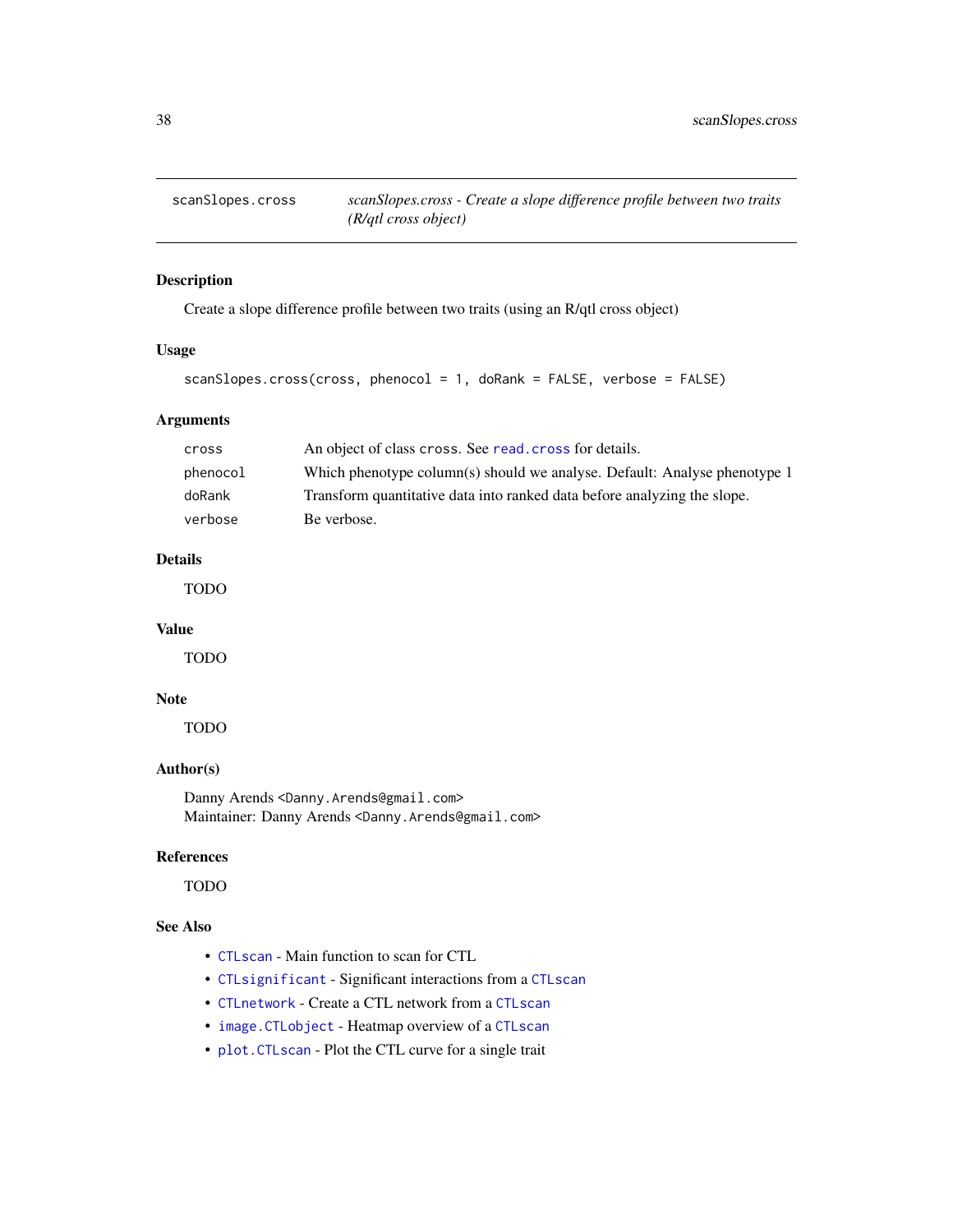#### <span id="page-38-0"></span>yeast.brem 39

## Examples

```
library(ctl)
data(multitrait) # Arabidopsis Thaliana (R/qtl cross object)
multitrait$pheno <- multitrait$pheno[,1:4]
slopes <- scanSlopes.cross(multitrait)
image(1:nrow(slopes), 1:ncol(slopes), -log10(slopes))
```
<span id="page-38-1"></span>

| yeast.brem | Example gene expression data from Saccharomyces cerevisiae on 301 |
|------------|-------------------------------------------------------------------|
|            | RNA expressions.                                                  |

#### Description

Saccharomyces recombinant inbred lines. There are 109 lines, 301 phenotypes, genotyped at 282 markers on 16 chromosomes stored as a list with 3 matrices: genotypes, phenotypes and map

## Usage

data(yeast.brem)

## Format

Data stored in a list holding 3 matrices genotypes, phenotypes and map

### Details

Saccharomyces recombinant inbred lines. There are 109 lines, 301 RNA expression phenotypes. The individuals are genotyped at 282 markers on 16 chromosomes.

## Source

Saccharomyces cerevisiae RNA expression data from XX, senior author: Rachel Brem 20XX, Published in: Plos

## References

TODO

#### Examples

```
library(ctl)
data(yeast.brem) # Yeast data set
```

```
yeast.brem$genotypes[1:5, 1:5]
yeast.brem$phenotypes[1:5, 1:5]
yeast.brem$map[1:5, ]
```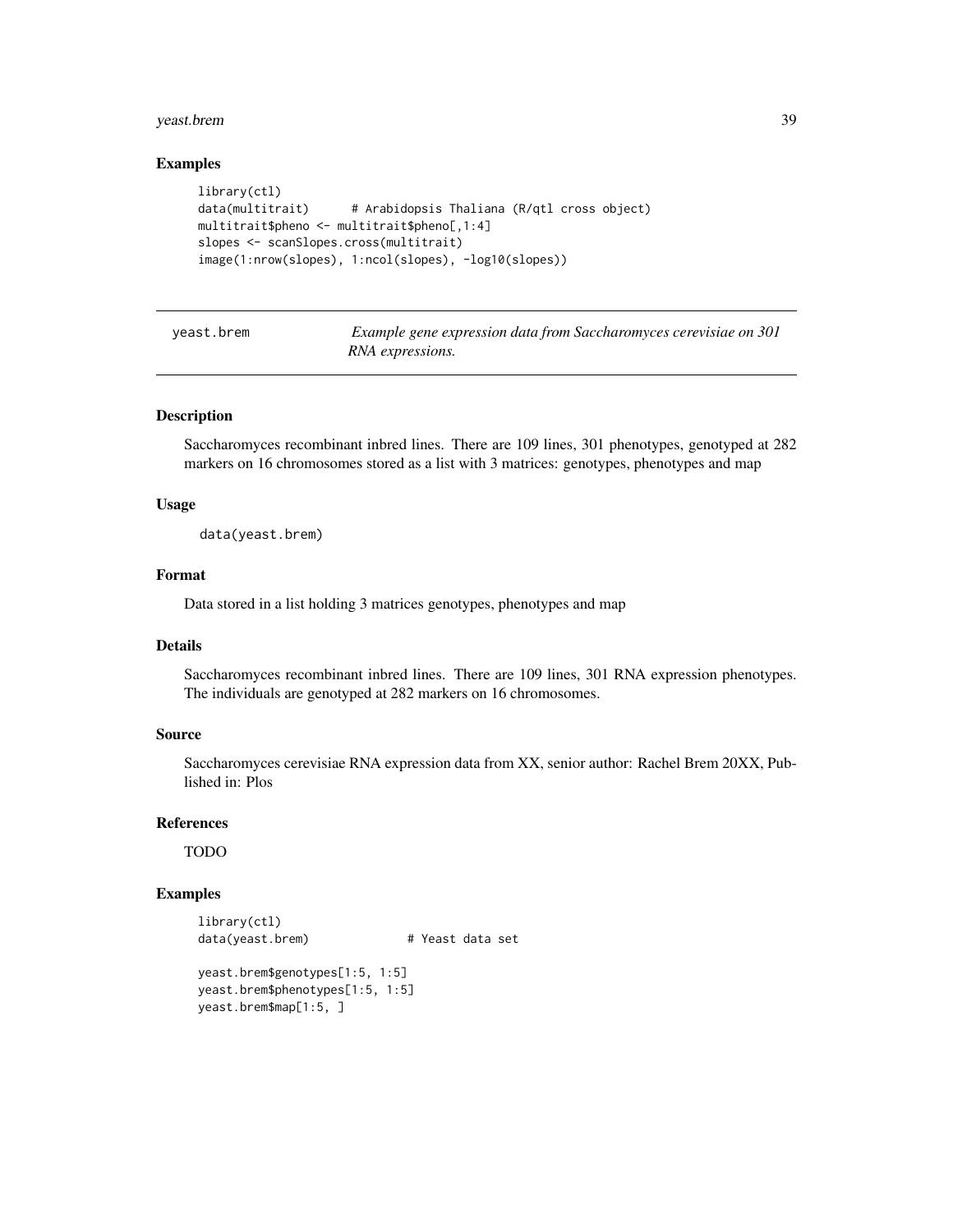# <span id="page-39-0"></span>Index

∗Topic datasets ath.churchill , [3](#page-2-0) ath.metabolites , [4](#page-3-0) ath.result, [5](#page-4-0) yeast.brem , [39](#page-38-0) ∗Topic hplot ctl.circle , [7](#page-6-0) ctl.lineplot , [8](#page-7-0) hist.CTLobject, [23](#page-22-0) image.CTLobject , [24](#page-23-0) plot.CTLobject , [25](#page-24-0) plot.CTLpermute , [26](#page-25-0) plot.CTLscan , [27](#page-26-0) qtlimage , [32](#page-31-0) ∗Topic methods ctl.load , [9](#page-8-0) CTLhelper , [10](#page-9-0) CTLmapping , [11](#page-10-0) CTLnetwork , [13](#page-12-0) CTLprofiles, [15](#page-14-0) CTLregions, [16](#page-15-0) CTLscan, [17](#page-16-0) CTLscan.cross , [19](#page-18-0) CTLsignificant , [21](#page-20-0) detect.peaks , [22](#page-21-0) plotTraits , [29](#page-28-0) QTLmapping , [33](#page-32-0) scanSD , [34](#page-33-0) scanSD.cross, [35](#page-34-0) scanSlopes , [36](#page-35-0) scanSlopes.cross , [38](#page-37-0) ∗Topic package ctl-package, [2](#page-1-0) ∗Topic print basic.qc , [6](#page-5-0) print.CTLobject , [30](#page-29-0) print.CTLscan , [31](#page-30-0) ath.churchill , *[2](#page-1-0)* , [3](#page-2-0)

ath.gary *(*ath.churchill *)* , [3](#page-2-0)

ath.metab *(*ath.metabolites *)* , [4](#page-3-0) ath.metabolites , *[2](#page-1-0)* , [4](#page-3-0) ath.result, <mark>[5](#page-4-0)</mark> basic.qc , *[3](#page-2-0)* , [6](#page-5-0) colors , *[7](#page-6-0)* , *[9](#page-8-0)* , *[24](#page-23-0) [–28](#page-27-0)* , *[32](#page-31-0)* CTL *(*ctl-package *)* , [2](#page-1-0) ctl *(*ctl-package *)* , [2](#page-1-0) ctl-package, [2](#page-1-0) ctl.circle , *[2](#page-1-0)* , [7](#page-6-0) ctl.ctlmatrix *(*CTLhelper *)* , [10](#page-9-0) ctl.dcormatrix *(*CTLhelper *)* , [10](#page-9-0) ctl.lineplot , *[2](#page-1-0)* , [8](#page-7-0) ctl.load , [9](#page-8-0) ctl.name *(*CTLhelper *)* , [10](#page-9-0) ctl.names *(*CTLhelper *)* , [10](#page-9-0) ctl.qtlmatrix *(*CTLhelper *)* , [10](#page-9-0) ctl.qtlprofile *(*CTLhelper *)* , [10](#page-9-0) CTLhelper , [10](#page-9-0) CTLmapping , [11](#page-10-0) , *[31](#page-30-0)* CTLnetwork , *[2](#page-1-0)* , [13](#page-12-0) , *[19](#page-18-0) , [20](#page-19-0)* , *[23](#page-22-0)* , *[30](#page-29-0)* , *[35](#page-34-0) [–38](#page-37-0)* CTLprofiles , *[2](#page-1-0)* , *[7](#page-6-0)* , *[9](#page-8-0)* , [15](#page-14-0) , *[23](#page-22-0) [–25](#page-24-0)* CTLregions , [16](#page-15-0) , *[19](#page-18-0)* CTLscan , *[2](#page-1-0) , [3](#page-2-0)* , *[6–](#page-5-0) [9](#page-8-0)* , *[11](#page-10-0)* , *[13](#page-12-0)* , *[15](#page-14-0) , [16](#page-15-0)* , [17](#page-16-0) , *[19](#page-18-0) [–21](#page-20-0)* , *[23](#page-22-0) [–28](#page-27-0)* , *[30](#page-29-0)[–32](#page-31-0)* , *[34](#page-33-0) [–38](#page-37-0)* CTLscan.cross , *[3](#page-2-0)* , *[13](#page-12-0)* , *[19](#page-18-0)* , [19](#page-18-0) , *[34](#page-33-0)* CTLsignificant , *[2](#page-1-0)* , *[13](#page-12-0)* , *[19](#page-18-0) , [20](#page-19-0)* , [21](#page-20-0) , *[23](#page-22-0)* , *[30](#page-29-0)* , *[34](#page-33-0) [–38](#page-37-0)* detect.peaks, [22](#page-21-0) hist.CTLobject , [23](#page-22-0) image , *[23](#page-22-0) , [24](#page-23-0)* image.CTLobject, [2](#page-1-0), [19](#page-18-0), [21](#page-20-0), [23](#page-22-0), [24](#page-23-0), [25](#page-24-0), [30](#page-29-0), *[35](#page-34-0) [–38](#page-37-0)* par , *[7](#page-6-0)* , *[9](#page-8-0)* , *[24](#page-23-0) [–28](#page-27-0)* , *[32](#page-31-0)* plot , *[26](#page-25-0)* , *[28](#page-27-0)* , *[32](#page-31-0)*

plot.CTLobject , [25](#page-24-0)